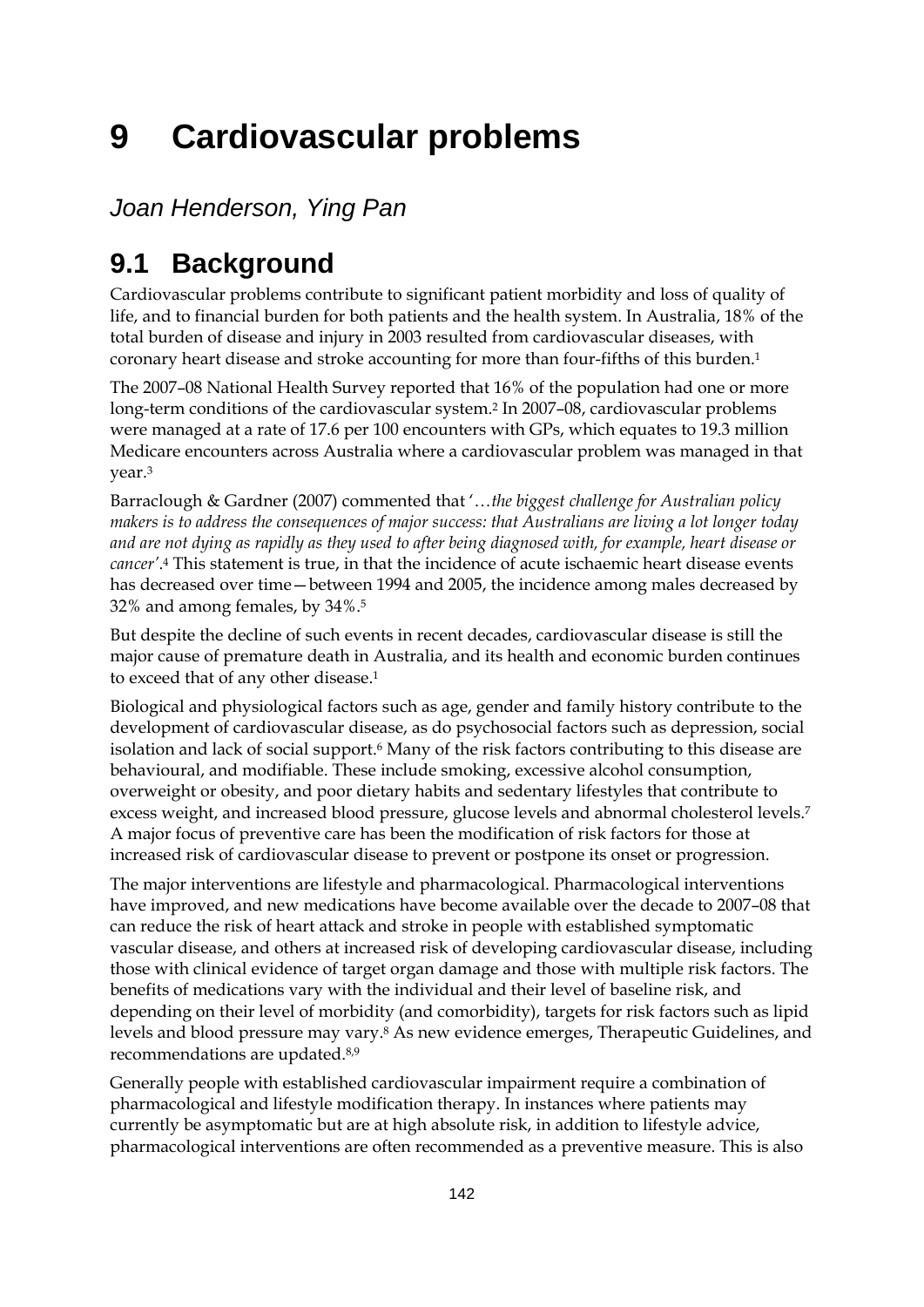an important consideration for those with a family history of premature cardiovascular disease. Asymptomatic patients with one or more risk factors are counselled to modify any risk behaviours such as smoking, excessive alcohol consumption, or poor diet contributing to excess weight or abnormal cholesterol.8 The risk behaviours engaged in by patients contribute substantially to the sizeable proportion of preventable cardiovascular disease.10

Guidelines and recommendations have been developed:

- to determine those in healthy weight ranges and those at risk because of excess weight
- for dietary advice for adults, children and the elderly
- for determining safe and hazardous levels of alcohol consumption.11

The National Health and Medical Research Council guidelines for alcohol consumption have been the recommended guidelines for clinicians since 2001.12 Work began to update them in 200811, and the revised guidelines were published in March 2009.13 These, and the nonsmoking policies and legislation introduced over the past 15 years, may have contributed to the decrease in cardiovascular events experienced over that time.<sup>5</sup>

However, there have been varying degrees of success in each of these areas. For example, among general practice patients sampled during the decade, there was a steady decrease in the proportion of patients who smoked daily or occasionally, no change in the proportion who reported drinking at responsible or at-risk levels, a steady increase in the proportion of adults considered overweight or obese, and no change in the proportion of children in these categories.14

### **Policies and initiatives**

Over the decade to 2007–08, national policy and primary care health service models for provision of care have undergone many changes. Preventive and ongoing care is promoted in place of the historical model of reactive, acute care provided episodically. A brief description of policy changes that may have affected the management of cardiovascular disease is provided below.

- In 1996, cardiovascular disease was established as one of the original National Health Priority Areas due its widespread nature and the potential for prevention in this area.15
- In 1999, health assessment items were introduced for GPs undertaking annual check-ups of people aged 75 years and older, and Aboriginal and Torres Strait Islander peoples aged 55 years and older.16
- In 1999, multidisciplinary care plans and case conference items were introduced.<sup>17</sup>
- In 2004, a specific item number was introduced to reimburse GPs for comprehensive medical assessment of patients in residential aged care facilities.18
- In 2004, a specific item number was introduced for patient care provided by a practice nurse under the supervision of a GP.17
- In 2005, the multidisciplinary care plan items introduced in 1999 were replaced with GP management plans, which included 'Chronic disease management' items (MBS item numbers 721, 723, 725, 727, 729, 731).19 While many of these items are non-specific and can be applied to any chronic health problem, they can be used for chronic cardiovascular problems once these have been diagnosed.
- In 2006, a one-off health check item was introduced for people aged 45-49 years.<sup>20</sup>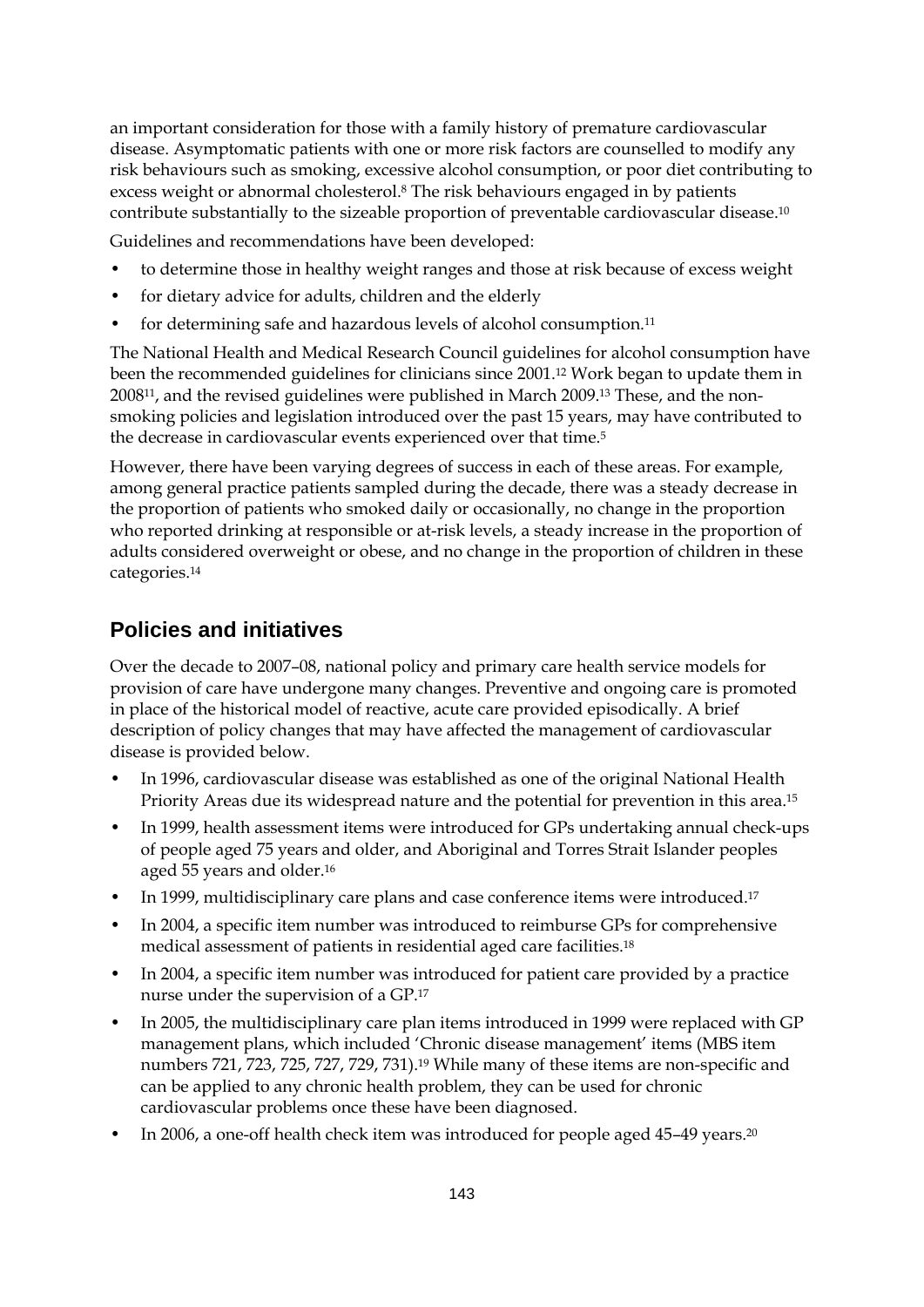- In 2006, PBS criteria for lipid-modifying medications were revised to facilitate treatment according to risk of future cardiovascular events, rather than cholesterol concentration alone.21
- In 2008, in recognition of the increasing risk of obesity to cardiovascular and other diseases, the Australian health ministers announced the inclusion of obesity as a National Health Priority Area.22

### **Method**

In this chapter, the most common cardiovascular problems managed by GP BEACH participants in the first year of data collection (1998–99) and the most recent year (2007–08) are compared and reported. For a full description of the BEACH methods see Chapter 2. Problems have been selected according to body system, and cardiac, vascular and cerebrovascular problems are reported separately. For this purpose, the problems listed in the 'K' Chapter of the International Classification of Primary Care—Version 2 (ICPC-2) at rubric level have each been assigned to either:

- a cardiac group (defined as problems associated specifically with the heart muscle and chambers)
- a vascular group (defined as problems associated with the blood vessels)
- a cerebrovascular group (defined as problems associated with the brain or blood vessels that supply it) (see Appendix 3).

Because of the impact of lipid problems on the vascular function, lipid problems identified from the 'T' Chapter of ICPC-2 have been included in the vascular group for this analysis (also specified in Appendix 3).

Data for about 40,000 patients in the BEACH study are collected each year on patient height, body weight, smoking status and alcohol consumption. For patients aged 18 years or older, those who had any cardiovascular or lipid problem managed at the encounter were investigated for the presence of cardiovascular risk factors. This analysis looks at patients from the year 2001–02, as this was the first of the years where all three risk factors (body mass index, smoking and alcohol) were included on the BEACH encounter form for the same patients. Before that year, smoking status was collected separately. Data from 2001–03 are compared with data from 2006–08, and any changes over that time reported. All risk factor information was reported to the GPs by the patients. Overweight/obesity levels, and at-risk alcohol consumption were derived from patient self-reported height, weight and measures of alcohol consumption (see Chapter 2). To measure alcohol consumption, three items from the WHO Alcohol Use Disorders Identification Test (AUDIT)<sup>23</sup> were used, with scoring for an Australian setting.24 Levels of at-risk drinking were assessed using the WHO AUDIT calculation. Lipid problems were reported by the GP as a problem managed at the encounter.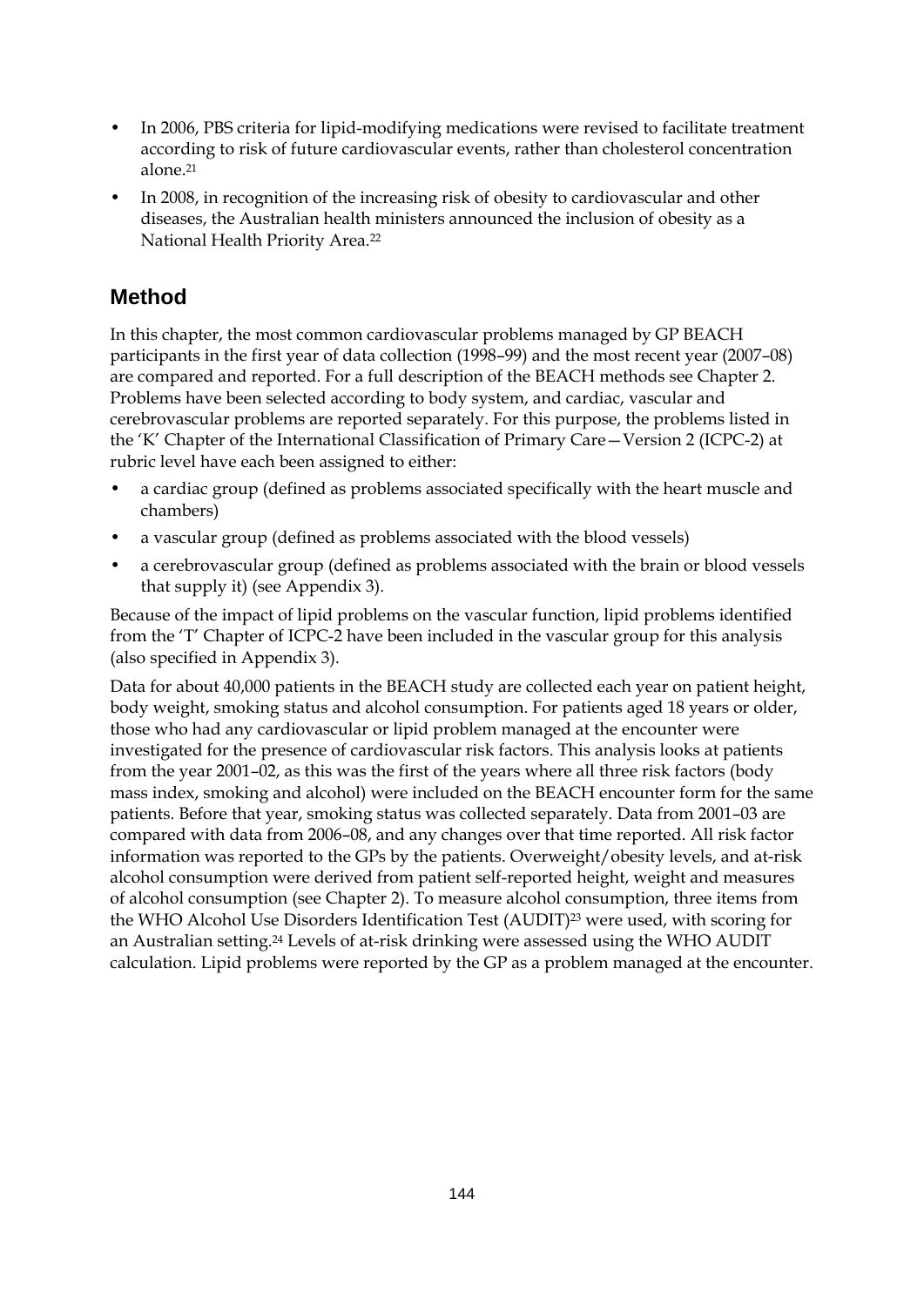## **9.2 Cardiac problems**

In 1998–99 there were 15,257 cardiovascular and/or lipid problems managed, of which 24.8% were cardiac problems. In 2007–08, 16,469 cardiovascular and/or lipid problems were managed, of which 22.2% were cardiac problems.

### **Most common cardiac problems managed**

Table 9.1 shows the 10 most commonly managed cardiac problems in 1998–99 rank order, and their management rates in 1998–99 and in 2007–08.

There was no change in the overall management rate of cardiac problems over the decade. The management rate of ischaemic heart disease decreased significantly over the decade, from 1.5 problems per 100 encounters to 1.1 per 100; heart failure decreased from 0.9 to 0.6 per 100; and atrial fibrillation/flutter increased from 0.6 to 1.0 per 100 encounters. The management rates of all other cardiac problems remained unchanged over the period.

|                                    |                           | Rate per 100 encounters<br>(95% CI) |         | Percentage of<br>all problems              |                        | Percentage of<br>cardiac problems |                       |  |
|------------------------------------|---------------------------|-------------------------------------|---------|--------------------------------------------|------------------------|-----------------------------------|-----------------------|--|
| <b>Morbidity managed</b>           | 1998-99<br>$(n = 96,901)$ | $2007 - 08$<br>$(n = 95,898)$       | 1998-99 | 2007-08<br>$(n = 140,824)$ $(n = 145,078)$ | 1998-99<br>$(n=3,785)$ | 2007-08<br>$(n = 3.658)$          | Change <sup>(a)</sup> |  |
| Cardiac-all                        | 4.1<br>$(3.9 - 4.4)$      | 4.0<br>$(3.7 - 4.2)$                | 2.8     | 2.6                                        | 100.0                  | 100.0                             |                       |  |
| Ischaemic heart<br>disease         | 1.5<br>$(1.4 - 1.7)$      | 1.1<br>$(1.0 - 1.2)$                | 1.1     | 0.7                                        | 37.4                   | 27.5                              | ↓                     |  |
| <b>Heart failure</b>               | 0.9<br>$(0.8 - 1.0)$      | 0.6<br>$(0.6 - 0.7)$                | 0.6     | 0.4                                        | 21.3                   | 16.0                              | ↓                     |  |
| Atrial fibrillation/flutter        | 0.6<br>$(0.5 - 0.6)$      | 1.0<br>$(0.9 - 1.1)$                | 0.4     | 0.7                                        | 13.9                   | 25.9                              | ₼                     |  |
| Swollen ankles/<br>oedema          | 0.2<br>$(0.1 - 0.2)$      | 0.2<br>$(0.2 - 0.3)$                | 0.1     | 0.1                                        | 3.8                    | 5.4                               |                       |  |
| Palpitations/awareness<br>of heart | 0.1<br>$(0.1 - 0.2)$      | 0.2<br>$(0.1 - 0.2)$                | 0.1     | 0.1                                        | 3.5                    | 3.7                               |                       |  |
| Cardiac arrhythmia<br><b>NOS</b>   | 0.1<br>$(0.1 - 0.2)$      | 0.1<br>$(0.1 - 0.2)$                | 0.1     | 0.1                                        | 3.2                    | 3.7                               |                       |  |
| Heart disease, other               | 0.1<br>$(0.1 - 0.1)$      | 0.2<br>$(0.1 - 0.2)$                | 0.1     | 0.1                                        | 2.7                    | 4.0                               |                       |  |
| Heart valve disease<br><b>NOS</b>  | 0.1<br>$(0.1 - 0.1)$      | 0.1<br>$(0.1 - 0.1)$                | 0.1     | 0.1                                        | 2.6                    | 1.9                               |                       |  |
| Cardiac check-up                   | 0.1<br>$(0.1 - 0.1)$      | 0.1<br>$(0.0 - 0.1)$                | 0.1     | 0.0                                        | 2.0                    | 1.7                               |                       |  |
| Acute myocardial<br>infarction     | 0.1<br>$(0.0 - 0.1)$      | 0.1<br>$(0.1 - 0.2)$                | 0.1     | 0.0                                        | 1.9                    | 1.3                               |                       |  |

| Table 9.1: Management rates of cardiac problems managed, 1998-99 and 2007-08 |  |  |
|------------------------------------------------------------------------------|--|--|
|                                                                              |  |  |

(a) The direction and type of change is indicated for each variable:  $\bigtriangleup\bigtriangledown\bigtriangleup$  indicates a statistically significant change, and — indicates there was no change.

*Note:* CI—confidence interval; NOS—not otherwise specified.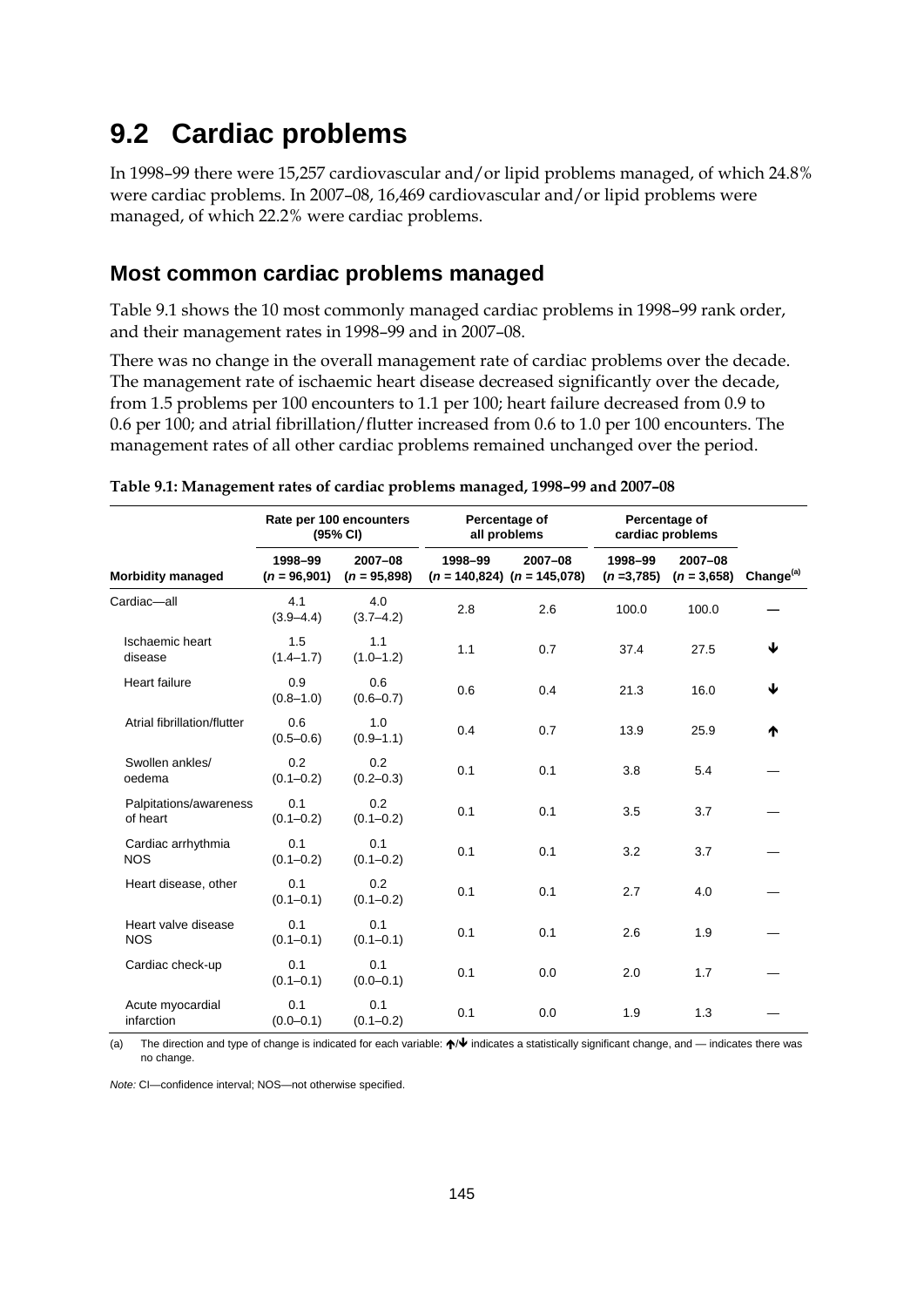## **Management of cardiac problems**

### **The patients**

Table 9.2 summarises the management of cardiac problems in 1998–99 and 2007–08. There were no significant changes in age-specific management rates during the decade, but at both time points the sex-specific management rates for males were significantly higher than for females.

The age-specific rates did not change for patients in the younger age groups, but significantly decreased for patients aged 45–64 years, those aged 65–74 years and those aged 75 years and over.

The distribution of patients at cardiac encounters in 2007–08 did not differ from those of 1998–99 for:

- Commonwealth concession cardholder status
- Repatriation health cardholder status
- non-English-speaking background status
- Indigenous status
- new patient status
- state or territory of residence
- Rural, Remote and Metropolitan Area classification status.

### **Comorbidity managed**

At encounters where a cardiac problem was managed, hypertension, diabetes and lipid disorders were the conditions most often managed with a cardiac problem, although the management rates of these conditions with a cardiac problem did not change. The management of oesophageal disease as a comorbidity significantly increased, from 2.4 per 100 cardiac encounters to 3.9 per 100, and the management of asthma significantly decreased (2.3 per 100 to 1.3 per 100 cardiac encounters) over the decade. Other commonly managed comorbidities were osteoarthritis, sleep disturbance, depression, chronic obstructive pulmonary disease and osteoporosis.

### **Medications**

The proportion of cardiac problems with at least one medication being prescribed, supplied or advised for over-the-counter purchase decreased significantly. For prescribed medications, there were significant decreases in the prescribing rates of:

- organic nitrates
- plain sulfonamides
- digitalis glycosides
- plain angiotensin-converting enzymes (ACE) inhibitors
- benzothiazepine derivatives
- potassium
- dihydropyridine derivatives
- phenylalkylamine derivatives.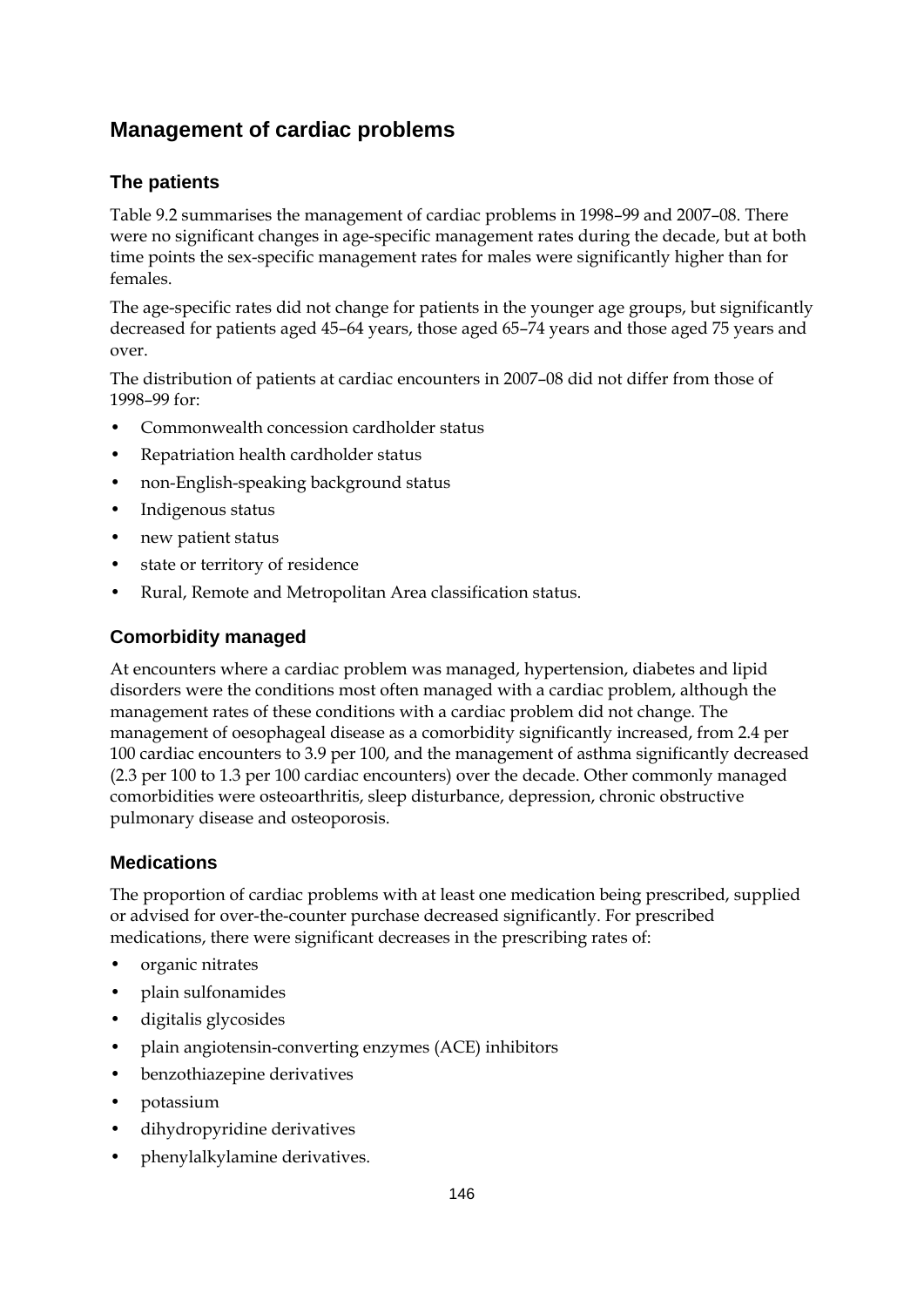Significant increases were noted in the prescribing rate per 100 cardiac problems for:

- vitamin K antagonists
- platelet aggregation inhibitors excluding heparin
- HMG CoA reductase inhibitors
- Alpha- and beta-blocking agents.

Of medications most frequently prescribed, vitamin K antagonists moved from 5th position to 1st place, between 1998–99 and 2007–08. HMG CoA reductase inhibitors moved from 9th place up to 4th, and organic nitrates changed from 1st to 6th position. There were no significant changes in the prescribing rates of salicylic acid and derivatives, selective beta-blocking agents, low-ceiling diuretics and potassium-sparing agents, or plain angiotensin II antagonists. However, significant changes in the prescribing rates of other medications altered the ranking of these four medications—selective beta-blockers moved from 6th to 3rd most frequently prescribed medication for cardiac conditions, low-ceiling diuretics moved from 15th to 21st ranking, and plain angiotensin II antagonists from 18th position up to 13th (results not shown).

|                              | 1998-99<br>$(n = 3,785)$          |                 | 2007-08<br>$(n = 3,658)$          |                 |                       |
|------------------------------|-----------------------------------|-----------------|-----------------------------------|-----------------|-----------------------|
| Variable                     | Sex-specific rate                 | 95% CI          | Sex-specific rate                 | 95% CI          | Change <sup>(a)</sup> |
| <b>Patients</b>              |                                   |                 |                                   |                 |                       |
| Males                        | 5.0                               | $(4.6 - 5.3)$   | 4.9                               | $(4.5 - 5.3)$   |                       |
| Females                      | 3.5                               | $(3.2 - 3.7)$   | 3.1                               | $(3.0 - 3.5)$   |                       |
|                              | Age-specific rate                 |                 | Age-specific rate                 |                 |                       |
| <1 year                      | 0.6                               | $(0.2 - 0.9)$   | 0.7                               | $(0.3 - 1.1)$   |                       |
| $1-4$ years                  | 0.3                               | $(0.1 - 0.5)$   | 0.3                               | $(0.1 - 0.4)$   |                       |
| $5-14$ years                 | 0.3                               | $(0.1 - 0.4)$   | 0.2                               | $(0.1 - 0.3)$   |                       |
| $15-24$ years                | 0.4                               | $(0.2 - 0.5)$   | 0.5                               | $(0.3 - 0.7)$   |                       |
| $25 - 44$ years              | 0.7                               | $(0.6 - 0.9)$   | 0.7                               | $(0.6 - 0.9)$   |                       |
| $45 - 64$ years              | 3.8                               | $(3.5 - 4.2)$   | 3.1                               | $(2.9 - 3.4)$   | ♦                     |
| $65 - 74$ years              | 9.4                               | $(8.7 - 10.1)$  | 7.9                               | $(7.2 - 8.6)$   | ♦                     |
| $75+$ years                  | 14.7                              | $(13.8 - 15.7)$ | 12.5                              | $(11.6 - 13.3)$ | ↓                     |
| Other problems managed       | Rate per 100<br>cardiac encs      |                 | Rate per 100<br>cardiac encs      |                 |                       |
| Oesophageal disease          | 2.4                               | $(1.9 - 3.0)$   | 3.9                               | $(3.1 - 4.6)$   | ተ                     |
| Asthma                       | 2.3                               | $(1.8 - 2.9)$   | 1.3                               | $(0.9 - 1.6)$   | ↓                     |
| Management                   | Percentage of<br>cardiac problems |                 | Percentage of<br>cardiac problems |                 |                       |
| At least one medication      | 64.4                              | $(62.0 - 66.8)$ | 54.0                              | $(51.6 - 56.4)$ | ↓                     |
| At least one other treatment | 16.3                              | $(14.7 - 17.9)$ | 23.9                              | $(21.6 - 26.2)$ | ተ                     |
| At least one imaging order   | 3.3                               | $(2.6 - 4.0)$   | 4.9                               | $(4.1 - 5.6)$   | ተ                     |
| At least one pathology order | 16.5                              | $(15.0 - 18.1)$ | 22.5                              | $(20.5 - 24.4)$ | ተ                     |

|  | Table 9.2: Changes in management of cardiac problems, 1998-99 and 2007-08 |  |  |
|--|---------------------------------------------------------------------------|--|--|
|  |                                                                           |  |  |

*(continued)*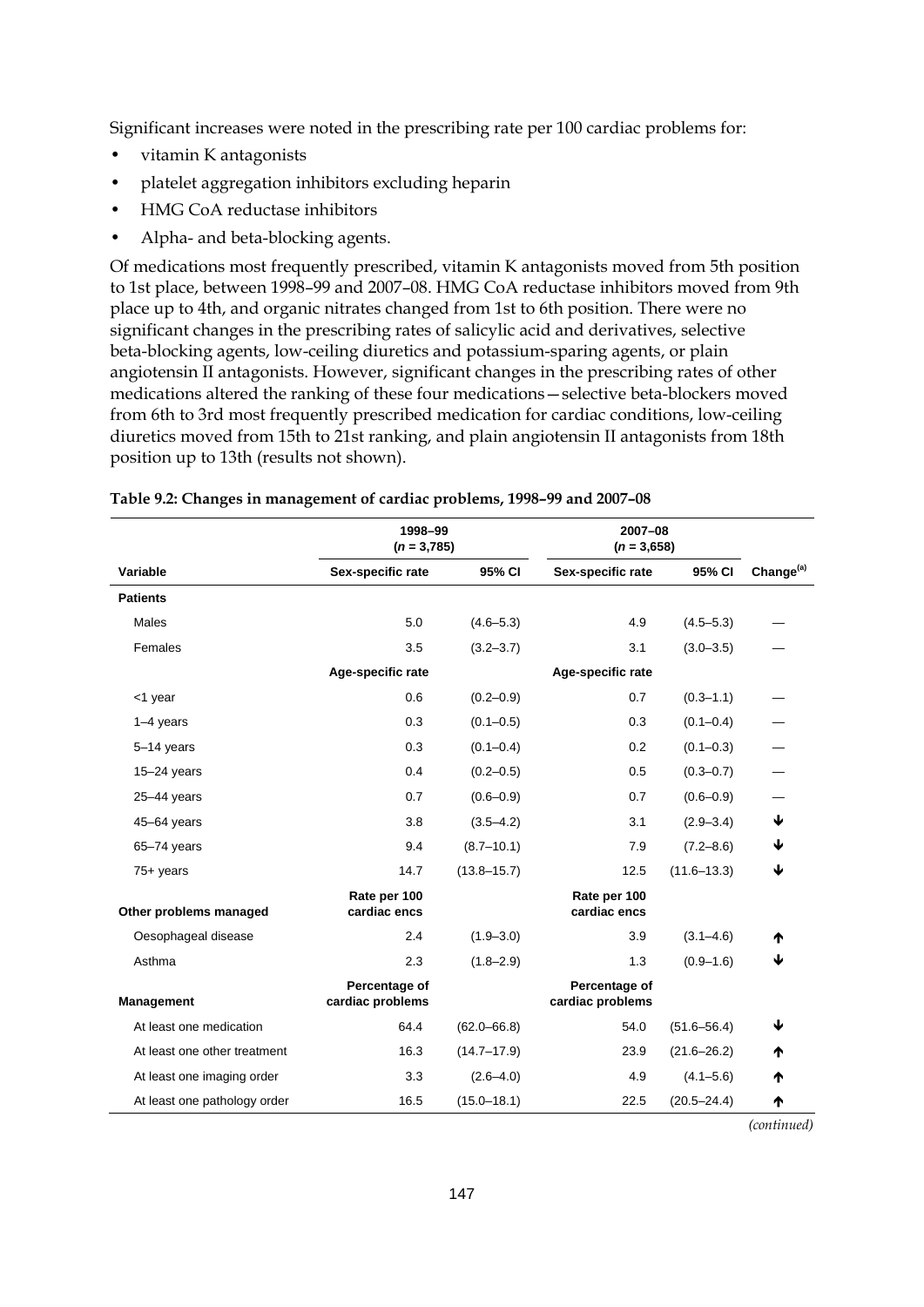|                                                      | 1998-99<br>$(n=3,785)$              |                   | 2007-08<br>$(n=3,658)$           |                 |                       |
|------------------------------------------------------|-------------------------------------|-------------------|----------------------------------|-----------------|-----------------------|
| Variable                                             | Rate per 100<br>cardiac<br>problems | 95% CI            | Rate per 100<br>cardiac problems | 95% CI          | Change <sup>(a)</sup> |
| <b>Medications (total)</b>                           | 110.0                               | $(104.0 - 116.0)$ | 87.1                             | $(81.8 - 92.3)$ | ↓                     |
| Prescribed meds (ATC Level 4)                        | 106.1                               | $(99.9 - 112.3)$  | 84.2                             | $(79.0 - 89.4)$ | ↓                     |
| Sulfonamides, plain                                  | 15.3                                | $(13.7 - 16.8)$   | 9.8                              | $(8.5 - 11.1)$  | ↓                     |
| Organic nitrates                                     | 18.3                                | $(16.5 - 20.1)$   | 6.3                              | $(5.4 - 7.3)$   | ↓                     |
| Digitalis glycosides                                 | 11.7                                | $(10.4 - 13.0)$   | 4.3                              | $(3.4 - 5.2)$   | ↓                     |
| ACE inhibitors, plain                                | 10.7                                | $(9.3 - 12.0)$    | 6.3                              | $(5.4 - 7.3)$   | ↓                     |
| Vitamin K antagonists                                | 7.6                                 | $(6.6 - 8.6)$     | 16.6                             | $(14.1 - 19.1)$ | Λ                     |
| Benzothiazepine derivatives                          | 4.4                                 | $(3.6 - 5.3)$     | 0.2                              | $(0.0 - 0.3)$   | ↓                     |
| Platelet aggregation inhibitors<br>excluding heparin | $(+)$                               | $(+)$             | 4.7                              | $(3.9 - 5.6)$   | ₼                     |
| <b>HMG CoA reductase inhibitors</b>                  | 3.4                                 | $(2.6 - 4.2)$     | 6.5                              | $(5.4 - 7.5)$   | ₼                     |
| Potassium                                            | 3.4                                 | $(2.7 - 4.0)$     | 1.0                              | $(0.6 - 1.3)$   | ↓                     |
| Beta blocking agents,<br>non-selective               | 2.7                                 | $(2.0 - 3.3)$     | 1.5                              | $(1.0 - 2.0)$   | ↓                     |
| Dihydropyridine derivatives                          | 2.6                                 | $(2.0 - 3.1)$     | 1.0                              | $(0.4 - 1.5)$   | ↓                     |
| Phenylalkylamine derivatives                         | 1.7                                 | $(1.2 - 2.1)$     | 0.7                              | $(0.4 - 0.9)$   | ↓                     |
| Aldosterone antagonists                              | 0.4                                 | $(0.2 - 0.7)$     | 1.2                              | $(0.7 - 1.6)$   | ↑                     |
| Alpha- & beta-blocking agents                        | 0.4                                 | $(0.2 - 0.7)$     | 2.1                              | $(1.5 - 2.7)$   | ተ                     |
| <b>Other treatments</b>                              | 18.1                                | $(16.3 - 19.9)$   | 26.1                             | $(23.5 - 28.7)$ | ₼                     |
| Clinical                                             | 12.7                                | $(11.2 - 14.3)$   | 14.0                             | $(12.4 - 15.6)$ |                       |
| Advice/education-treatment                           | 2.5                                 | $(1.6 - 3.3)$     | 0.8                              | $(0.4 - 1.1)$   | ↓                     |
| Other admin/documentation                            | 0.3                                 | $(0.1 - 0.4)$     | 1.0                              | $(0.6 - 1.3)$   | ተ                     |
| Procedures                                           | 5.3                                 | $(4.4 - 6.3)$     | 12.1                             | $(10.0 - 14.2)$ | Λ                     |
| <b>INR</b> test                                      | $(+)$                               | $(+)$             | 5.5                              | $(3.8 - 7.2)$   | ₼                     |
| Referrals-2000-01*                                   | 10.5                                | $(9.3 - 11.8)$    | 11.6                             | $(10.4 - 12.9)$ |                       |
| Specialist-cardiologist                              | 6.6                                 | $(5.6 - 7.6)$     | 8.7                              | $(7.6 - 9.8)$   | ↑                     |
| <b>Allied Health Services</b>                        | 1.0                                 | $(0.6 - 1.4)$     | 0.3                              | $(0.1 - 0.5)$   | ↓                     |

**Table 9.2 (continued): Changes in management of cardiac problems, 1998–99 and 2007–08** 

(a) The direction and type of change is indicated for each variable:  $\bigwedge^{\mathsf{L}}\mathsf{Indicates}$  a statistically significant change,  $\bigwedge^{\mathsf{L}}\mathsf{Indicates}$  a marginal change, and — indicates there was no change.

† Fewer than three observations—data were insufficient to calculate a meaningful estimate.

\* Referrals, pathology and imaging were compared using data from 2000–01 because of a coding change which made data from 1998–00 incomparable.

*Note:* Probs—problems; encs—encounters; CI—confidence interval; ATC—Anatomical Therapeutic Chemical classification; meds—medications; INR—international normalised ratio.

### **Other treatments**

There was also a significant increase in the rate of other treatments provided for cardiac problems, particularly procedural treatments, which increased from 5.3 per 100 cardiac problems in 1998–99 to 12.1 per 100 in 2007–08. The main catalyst for this change was the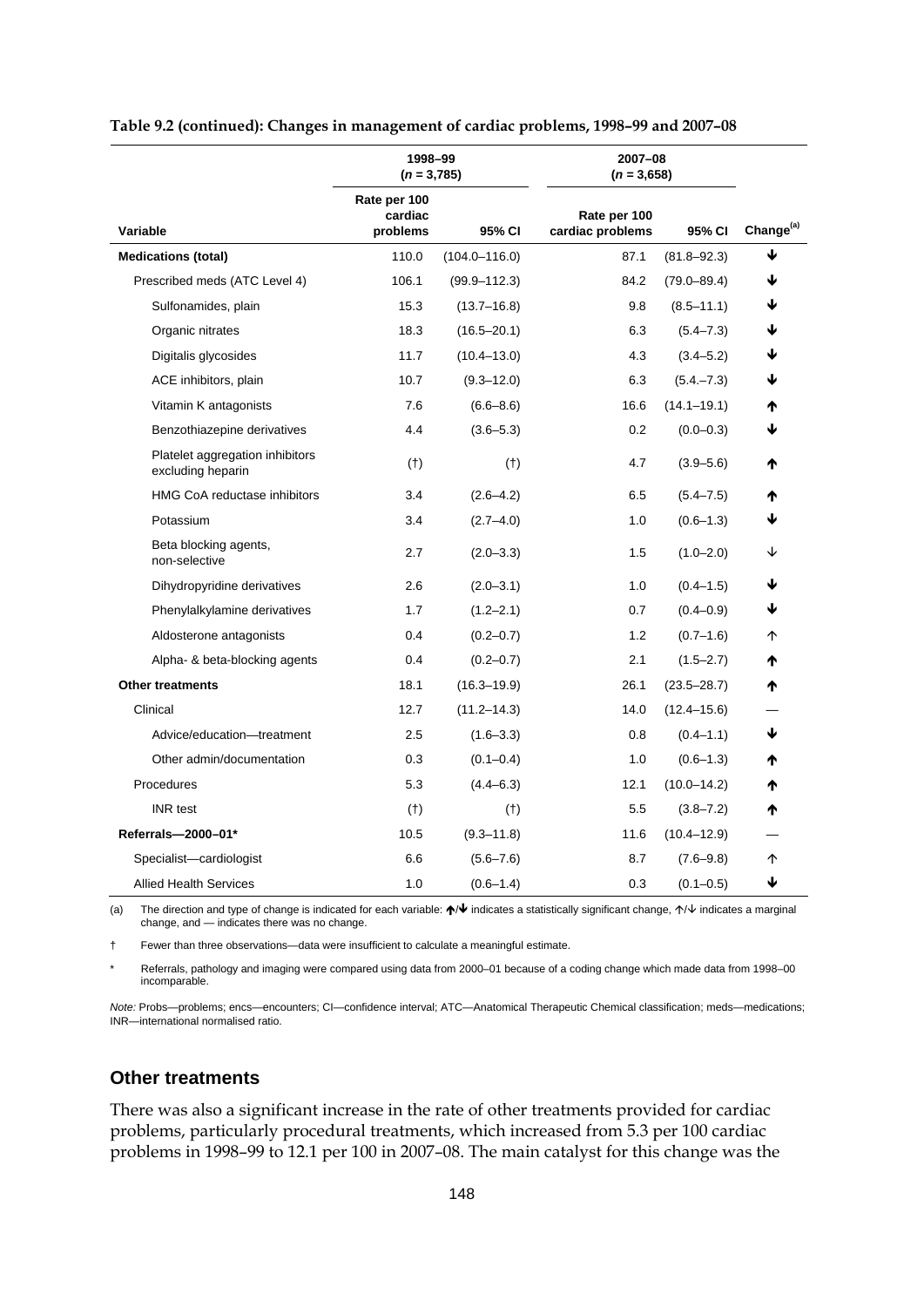availability of international normalised ratio (INR), a test of blood clotting for patients on warfarin) point-of-care testing, which was not available in 1998–99, but comprised 45.3% of total procedural treatments for all cardiac conditions in 2007–08, being performed at a rate of 5.5 per 100 cardiac problems. This coincided with the increase in the prescribing rate of warfarin sodium, from 7.6 per 100 cardiac problems in 1998–99, to 16.6 per 100 in 2007–08.

### **Referrals**

The rate of referrals to specialists for cardiac problems did not change over the period, however there was a marginal increase in the rate of referrals to cardiologists. The referral rate to allied health services significantly decreased between 2000–01 and 2007–08.

## **9.3 Vascular and lipid problems**

In 1998–99, 72.2% of the 15,257 cardiovascular and/or lipid problems managed were vascular/lipid problems. In 2007–08, 16,469 cardiovascular and/or lipid problems were managed, of which 75.1% were vascular/lipid problems.

### **Most common vascular/lipid problems managed**

The management rate for vascular/lipid problems increased significantly, from 13.8 per 100 encounters in 1998–99 to 16.6 per 100 in 2007–08. Table 9.3 shows the only problems to have undergone change from the 10 most commonly managed vascular/lipid problems, and the management rates of these problems in 1998–99 and 2007–08.

|                                            | Rate per 100 encounters<br>(95% CI) |                           |                            | Percentage of<br>all problems |                         | Percentage of<br>vascular/lipid problems |                       |
|--------------------------------------------|-------------------------------------|---------------------------|----------------------------|-------------------------------|-------------------------|------------------------------------------|-----------------------|
|                                            | 1998-99<br>$(n = 96,901)$           | 2007-08<br>$(n = 95,898)$ | 1998-99<br>$(n = 140.824)$ | 2007-08<br>$(n = 145.078)$    | 1998-99<br>$(n=11,019)$ | 2007-08<br>$(n = 12,362)$                | Change <sup>(a)</sup> |
| Vascular-all, including<br>lipid disorders | 13.8<br>$(13.2 - 14.5)$             | 16.6<br>$(15.8 - 17.3)$   | 9.5                        | 11.0                          | 100.0                   | 100.0                                    | ↑                     |
| Hypertension                               | 8.3<br>$(7.8 - 8.7)$                | 9.9<br>$(9.3 - 10.4)$     | 5.7                        | 6.5                           | 59.6                    | 59.7                                     | ₼                     |
| Lipid disorders                            | 2.5<br>$(2.3 - 2.6)$                | 3.7<br>$(3.4 - 4.0)$      | 1.7                        | 2.4                           | 17.8                    | 22.3                                     | ₼                     |
| Elevated blood<br>pressure                 | 0.3<br>$(0.3 - 0.4)$                | 0.3<br>$(0.2 - 0.3)$      | 0.2                        | 0.2                           | 2.5                     | 1.5                                      | ↓                     |
| Pulmonary embolism                         | 0.1<br>$(0.0 - 0.1)$                | 0.1<br>$(0.1 - 0.1)$      | 0.0                        | 0.1                           | 0.3                     | 0.6                                      | 个                     |

**Table 9.3: Changes in management rates of vascular/lipid problems managed, 1998–99 and 2007–08** 

The direction and type of change is indicated for each variable:  $\bigtriangleup\bigtriangledown$  indicates a statistically significant change, and  $\uparrow\bigtriangledown\bigtriangledown$  indicates a marginal change.

*Note:* CI—confidence interval.

The management rate of hypertension increased significantly, from 8.3 to 9.9 problems per 100 encounters, and of lipid disorders from 2.5 to 3.7 per 100. There was also a marginal increase in the management rate of pulmonary embolism, and a marginal decrease in that of elevated blood pressure.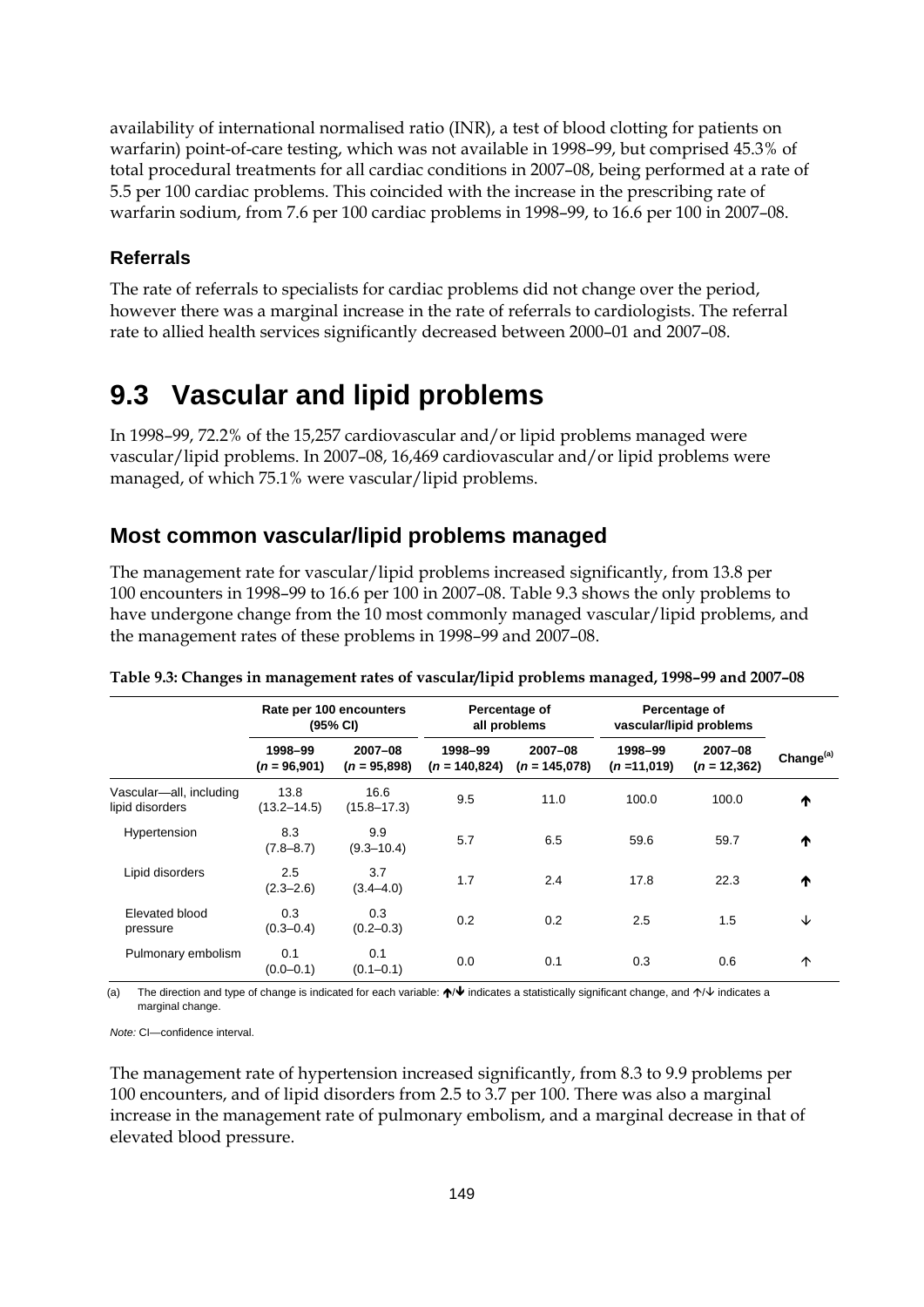Management rates for other commonly managed vascular/lipid problems remained unchanged over the period 1998–99 to 2007–08. These included cardiac check-ups, phlebitis/thrombophlebitis, haemorrhoids, postural hypertension, and atherosclerosis/peripheral arterial (vascular) disease.

### **Management of vascular/lipid problems**

### **The patients**

Table 9.4 summarises the management of vascular/lipid problems over the decade. At encounters where a vascular/lipid problem was managed, the sex-specific management rate increased for both males and females. While there was no difference between the sexes in 1998–99, by 2007–08 the management rate for males was significantly higher than for females.

There was a significant decrease in the age-specific management rate in the youngest age group, a marginal decrease in the 5–14 year age group, and a significant increase for patients aged 75 years or older. Significant decreases were also observed in the proportion of encounters with patients who:

- were Repatriation health cardholders
- were from a non–English speaking background, and
- were considered new to the practice.

The distribution of patients at encounters where a vascular/lipid problem was managed did not differ over the decade in terms of:

- Commonwealth concession cardholder status
- Indigenous status
- state or territory of residence
- Rural, Remote and Metropolitan Area classification status.

### **Comorbidity managed**

Diabetes remained the comorbidity most frequently managed at vascular/lipid encounters, and significantly increased from 6.7 to 8.7 per 100 vascular/lipid encounters. The management of oesophageal disease increased from 2.2 to 4.5 per 100 vascular/lipid encounters, which moved this condition from the 9th to the 3rd most commonly managed comorbidity with a vascular/lipid problem. A significant increase was noted in the management rate of osteoporosis with a vascular/lipid problem, which had ranked 27th in 1998–99 but was the 8th most frequently managed comorbidity in 2007–08. There was a marginal increase in the management rate of depression, and a significant decrease in the management rate of ischaemic heart disease.

### **Management**

At least one pathology test was ordered for 11.4 per 100 vascular/lipid problems in 1998–99, and this rate increased to 15.3 per 100 by 2007–08. While there was no change in the overall medication rate for vascular/lipid problems, or in the rate at which medications were prescribed or advised for over-the-counter purchase, there was a significant decrease in rate of GP-supplied medication for these problems.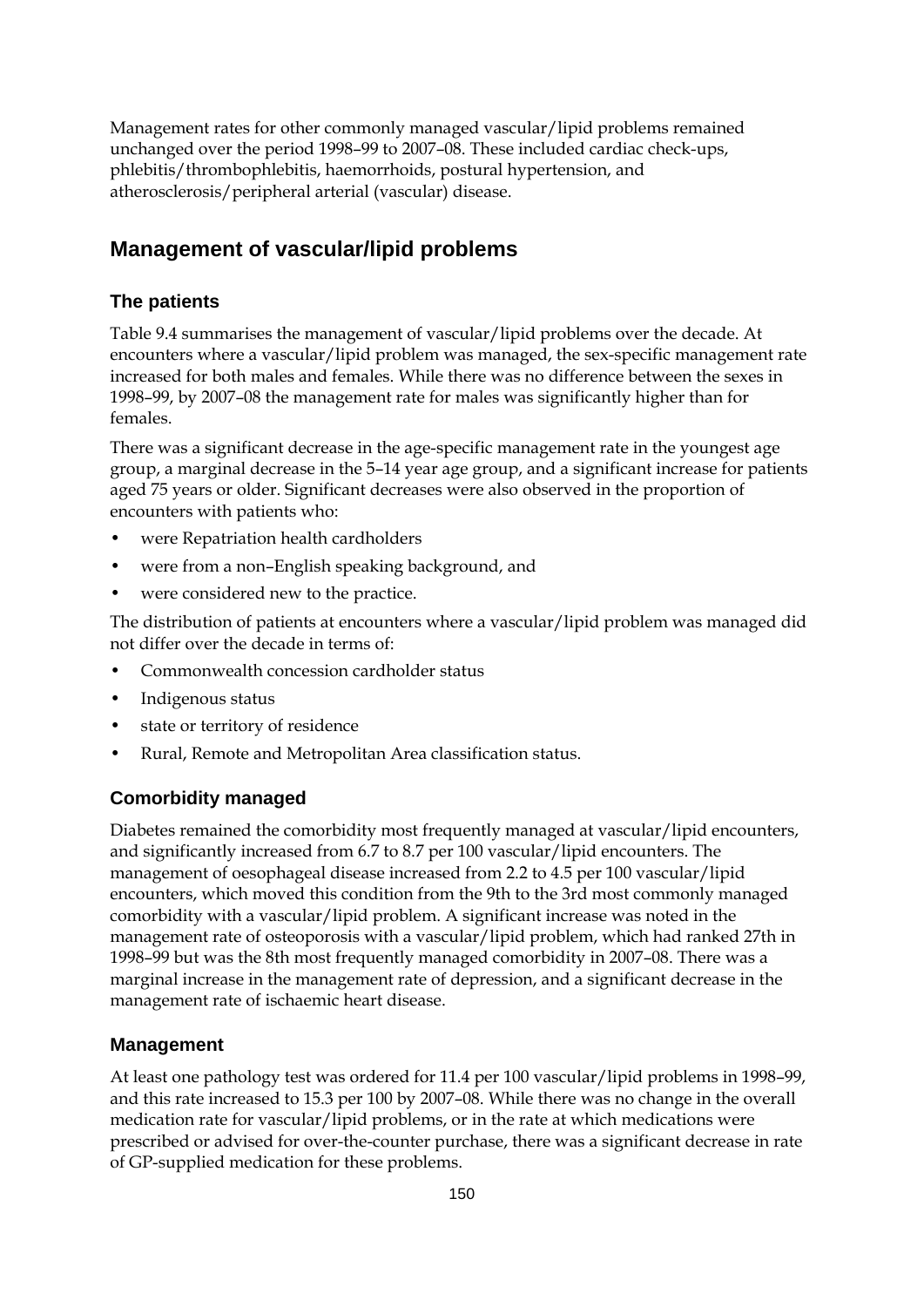### **Medications**

There were many significant changes in the rates of medications most frequently prescribed for vascular/lipid problems.

- There were significant decreases in the prescribing rates of plain ACE inhibitors, dihydropyridine derivatives, selective beta-blocking agents, phenylalkylamine derivatives, alpha-adrenoreceptor antagonists, low-ceiling diuretics and potassium-sparing agents, and non-selective beta-blocking agents.
- The most notable changes were the adoption of combination products or other products not available in 1998–99—angiotensin II antagonists with diuretic, ACE inhibitors with diuretic, combinations of HMG CoA reductase inhibitors and other lipid modifying agents.
- There was also a significant increase in the rate of HMG CoA reductase inhibitors as a single product, and plain angiotensin II antagonists prescribed per 100 vascular/lipid problems. These products, with plain ACE inhibitors, were the three most frequently prescribed for the management of vascular/lipid problems by 2007–08.

|                                    | 1998-99<br>$(n = 12,470)$            |                        | 2007-08<br>$(n = 14, 365)$           |                 |                       |  |
|------------------------------------|--------------------------------------|------------------------|--------------------------------------|-----------------|-----------------------|--|
| <b>Patient variables</b>           | Sex-specific rate                    | 95% CI                 | Sex-specific rate                    | 95% CI          | Change <sup>(a)</sup> |  |
| Males                              |                                      | 13.9 (13.2-14.6)       | 17.9                                 | $(17.0 - 18.8)$ | ተ                     |  |
| Females                            |                                      | $13.8$ $(13.1 - 14.5)$ | 15.6                                 | $(14.8 - 16.4)$ | ተ                     |  |
|                                    | Age-specific rate                    |                        | Age-specific rate                    |                 |                       |  |
| $<$ 1 year                         | 0.4                                  | $(0.1 - 0.6)$          | 0.0                                  | $(0.0 - 0.0)$   | ↓                     |  |
| $1-4$ years                        | 0.1                                  | $(0.0 - 0.3)$          | 0.1                                  | $(0.0 - 0.2)$   |                       |  |
| 5-14 years                         | 0.2                                  | $(0.1 - 0.3)$          | 0.1                                  | $(0.0 - 0.1)$   | ↓                     |  |
| 15-24 years                        | 1.3                                  | $(1.0 - 1.6)$          | 1.1                                  | $(0.8 - 1.3)$   |                       |  |
| $25-44$ years                      | 5.6                                  | $(5.2 - 6.0)$          | 5.7                                  | $(5.2 - 6.1)$   |                       |  |
| 45-64 years                        |                                      | 22.2 (21.3-23.2)       | 22.9                                 | $(21.9 - 24.0)$ |                       |  |
| $65 - 74$ years                    |                                      | 31.7 (30.2-33.2)       | 33.8                                 | $(32.1 - 35.5)$ |                       |  |
| $75+$ years                        |                                      | 25.3 (24.1-26.5)       | 30.5                                 | $(28.9 - 32.1)$ | ↑                     |  |
|                                    | Percentage of<br>vascular/lipid encs |                        | Percentage of<br>vascular/lipid encs |                 |                       |  |
| Repatriation health cardholder     | 5.9                                  | $(5.4 - 6.4)$          | 4.6                                  | $(4.1 - 5.1)$   | ↓                     |  |
| Non-English speaking<br>background |                                      | 18.0 (15.7-20.2)       | 13.2                                 | $(10.7 - 15.6)$ | ↓                     |  |
| New patient to the practice        | 4.0                                  | $(3.5 - 4.5)$          | 2.9                                  | $(2.4 - 3.3)$   | ↓                     |  |
| Other problems managed             | Rate per 100<br>vascular/lipid encs  |                        | Rate per 100<br>vascular/lipid encs  |                 |                       |  |
| <b>Diabetes</b>                    | 6.7                                  | $(6.1 - 7.3)$          | 8.7                                  | $(8.0 - 9.3)$   | ↑                     |  |
| Oesophageal disease                | 2.2                                  | $(1.9 - 2.5)$          | 4.5                                  | $(4.0 - 5.0)$   | ↑                     |  |
| Depression                         | 2.7                                  | $(2.3 - 3.0)$          | 3.3                                  | $(3.0 - 3.7)$   | 个                     |  |
| Osteoporosis                       | 0.9                                  | $(0.7 - 1.1)$          | 2.0                                  | $(1.7 - 2.4)$   | ተ                     |  |
| Ischaemic heart disease            | 3.0                                  | $(2.6 - 3.4)$          | 2.0                                  | $(1.6 - 2.3)$   | ↓                     |  |

#### **Table 9.4: Vascular and lipid problems—summary of management changes, 1998–99 and 2007–08**

*(continued)*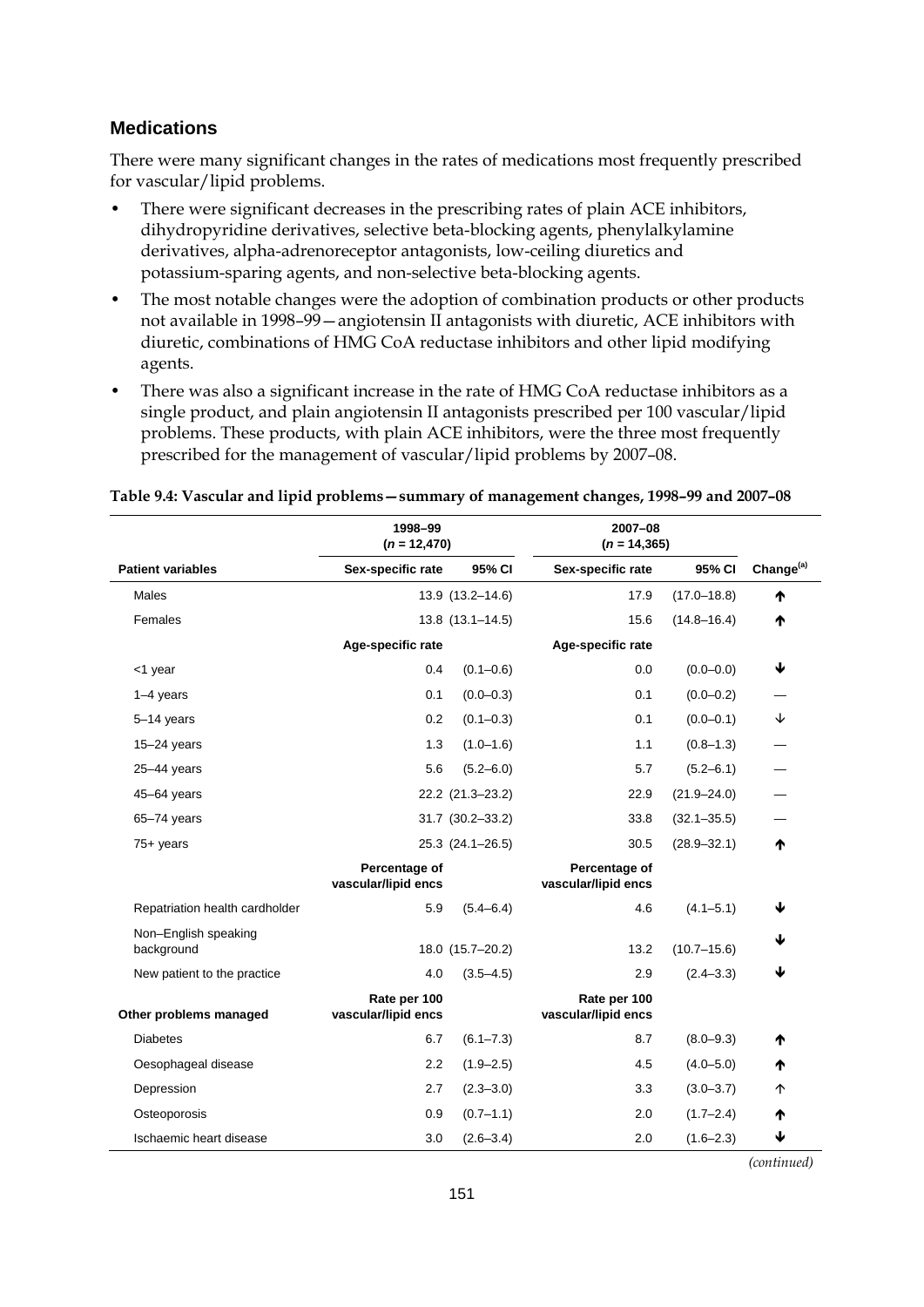| Table 9.4 (continued): Vascular and lipid problems - summary of management changes, 1998-99 |  |
|---------------------------------------------------------------------------------------------|--|
| and 2007–08                                                                                 |  |

|                                                                                     | 1998-99<br>$(n = 12,470)$                   |                 | 2007-08<br>$(n = 14, 365)$                  |                 |                       |
|-------------------------------------------------------------------------------------|---------------------------------------------|-----------------|---------------------------------------------|-----------------|-----------------------|
| <b>Management actions</b>                                                           | Percentage of<br>vascular/lipid<br>problems | 95% CI          | Percentage of<br>vascular/lipid<br>problems | 95% CI          | Change <sup>(a)</sup> |
| At least one pathology order                                                        | 11.4                                        | $(10.7 - 12.1)$ | 15.3                                        | $(14.3 - 16.2)$ | ተ                     |
|                                                                                     | Rate per 100<br>vascular/lipid<br>problems  |                 | Rate per 100<br>vascular/lipid<br>problems  |                 |                       |
| <b>Medications (total)</b>                                                          | 85.6                                        | $(82.7 - 88.6)$ | 80.9                                        | $(77.8 - 84.0)$ |                       |
| GP-supplied                                                                         | 3.0                                         | $(2.2 - 3.9)$   | 1.7                                         | $(1.3 - 2.0)$   | ↓                     |
| Prescribed meds (by ATC Level 4)                                                    | 81.5                                        | $(78.5 - 84.6)$ | 78.3                                        | $(75.1 - 81.4)$ |                       |
| HMG CoA reductase inhibitors                                                        | 10.8                                        | $(10.0 - 11.6)$ | 14.4                                        | $(13.4 - 15.4)$ | ↑                     |
| ACE inhibitors, plain                                                               | 20.4                                        | $(19.3 - 21.5)$ | 12.5                                        | $(11.7 - 13.3)$ | ↓                     |
| Angiotensin II antagonists, plain                                                   | 4.1                                         | $(3.6 - 4.6)$   | 11.9                                        | $(11.0 - 12.8)$ | ₼                     |
| Dihydropyridine derivatives                                                         | 11.3                                        | $(10.3 - 11.9)$ | 8.5                                         | $(7.8 - 9.1)$   |                       |
| Angiotensin II antagonists and<br>diuretics                                         | N/A                                         | N/A             | 7.0                                         | $(6.4 - 7.7)$   | ተ                     |
| Beta-blocking agents, selective                                                     | 8.0                                         | $(7.3 - 8.6)$   | 5.8                                         | $(5.3 - 6.3)$   | ↓                     |
| ACE inhibitors and diuretics                                                        | N/A                                         | N/A             | 3.1                                         | $(2.7 - 3.4)$   | ₼                     |
| Phenylalkylamine derivatives                                                        | 3.1                                         | $(2.7 - 3.5)$   | 1.1                                         | $(0.9 - 1.3)$   | J                     |
| Sulfonamides, plain                                                                 | 1.7                                         | $(1.4 - 2.0)$   | 2.0                                         | $(1.7 - 2.4)$   |                       |
| Other lipid modifying agents                                                        | N/A                                         | N/A             | 0.7                                         | $(0.5 - 0.8)$   | ₼                     |
| Alpha-adrenoreceptor<br>antagonists                                                 | 1.6                                         | $(1.3 - 1.8)$   | 0.6                                         | $(0.5 - 0.8)$   | ↓                     |
| HMG CoA reductase inhibitors,<br>other combinations                                 | N/A                                         | N/A             | 0.4                                         | $(0.3 - 0.6)$   | ₼                     |
| Low-ceiling diuretics and<br>potassium-sparing agents                               | 1.6                                         | $(1.3 - 1.9)$   | 0.4                                         | $(0.3 - 0.5)$   | J                     |
| Beta blocking agents,<br>non-selective                                              | 1.2                                         | $(0.9 - 1.4)$   | 0.4                                         | $(0.2 - 0.5)$   | ↓                     |
| HMG CoA reductase inhibitors in<br>combination with other<br>lipid-modifying agents | N/A                                         | N/A             | 0.4                                         | $(0.2 - 0.5)$   | ₼                     |
| <b>Other treatments</b>                                                             | 20.9                                        | $(19.2 - 22.5)$ | 22.7                                        | $(20.9 - 24.6)$ |                       |
| Clinical                                                                            | 19.6                                        | $(18.0 - 21.2)$ | 20.1                                        | $(18.3 - 21.9)$ |                       |
| Advice/education-treatment                                                          | 1.5                                         | $(1.2 - 1.8)$   | 0.3                                         | $(0.2 - 0.4)$   | ↓                     |
| Counselling-problem                                                                 | 1.5                                         | $(1.2 - 1.8)$   | 2.4                                         | $(1.9 - 2.8)$   | Ϋ                     |
| Procedures                                                                          | 1.3                                         | $(1.1 - 1.5)$   | 2.6                                         | $(2.2 - 3.1)$   | Ϋ                     |
| <b>INR</b> test                                                                     | $(+)$                                       | (t)             | 0.5                                         | $(0.3 - 0.7)$   | Ϋ                     |
| Physical function test                                                              | $(+)$                                       | $(+)$           | 0.5                                         | $(0.3 - 0.6)$   | T                     |
| Check-up, practice nurse                                                            | N/A                                         | N/A             | 0.4                                         | $(0.2 - 0.6)$   |                       |

(a) The direction and type of change is indicated for each variable:  $\bigtriangleup\bigtriangledown$  indicates a statistically significant change,  $\bigtriangleup\bigtriangledown$  indicates a marginal change, and — indicates there was no change.

† Fewer than three observations—CI not provided as data were insufficient to calculate a meaningful estimate.

*Note:* CI—confidence interval; encs—encounters; ATC—Anatomical Therapeutic Chemical Classification; N/A*—* not applicable as combination product not available in 1998–99.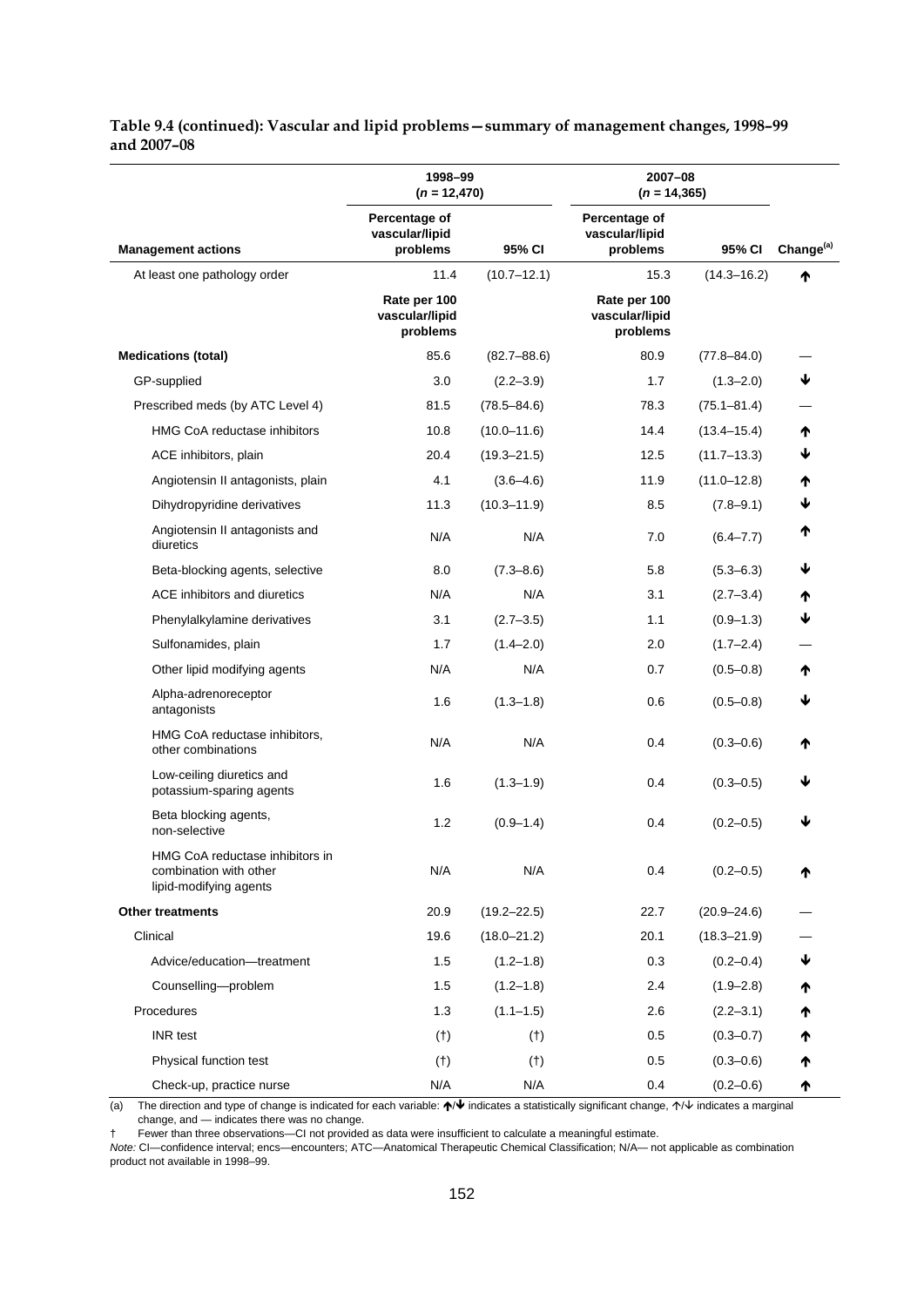#### **Other treatments**

There was no significant change in the overall rate at which clinical treatments were provided for vascular/lipid problems. However, advice/education about treatment was given less often in 2007–08 (decreasing from 1.5 to 0.3 per 100 vascular/lipid problems), and the rate at which counselling was provided increased from 1.5 to 2.4 per 100 vascular/lipid problems.

Procedural treatments increased from 1.3 per 100 in 1998–99 to 2.6 per 100 in 2007–08, most likely due to the uptake of procedures not available in 1998–99, such as INR point-of-care testing, and check-ups performed by practice nurses, which comprised 19.0% and 16.6%, respectively, of total procedural treatments for all vascular/lipid conditions in 2007–08. A significant increase in the rate of physical function tests was also apparent, from fewer than 3 observations in 1998–99 to 0.6 per 100 vascular/lipid problems in 2007–08, which represented 17.0% of total procedural treatments for these problems in the latter year.

### **Referrals**

There were no significant changes in the rates of referrals in total, or in referrals to specialists or to allied health professionals.

## **9.4 Cerebrovascular problems**

In 1998–99 15,257 cardiovascular and/or lipid problems were managed, of which 3.0% were cerebrovascular problems. In 2007–08, 2.7% of the 16,469 total cardiovascular and/or lipid problems managed were cerebrovascular problems.

### **Most common cerebrovascular problems managed**

The management rate of cerebrovascular problems remained unchanged over the decade, at 0.5 per 100 encounters in both 1998–99 and 2007–08. The management rate of stroke/cerebrovascular accident, transient cerebral ischaemia and other cerebrovascular disease also remained unchanged (Table 9.5).

|                                        |                           | Rate per 100 encounters<br>(95% CI) |         | Percentage of all problems<br>(95% CI)         |                      | Percentage of<br>cerebrovascular problems |                       |
|----------------------------------------|---------------------------|-------------------------------------|---------|------------------------------------------------|----------------------|-------------------------------------------|-----------------------|
| Problem managed                        | 1998-99<br>$(n = 96,901)$ | 2007-08<br>$(n = 95,898)$           | 1998-99 | $2007 - 08$<br>$(n = 140.824)$ $(n = 145.078)$ | 1998-99<br>$(n=453)$ | 2007-08<br>$(n = 449)$                    | Change <sup>(a)</sup> |
| Cerebrovascular-all                    | 0.47<br>$(0.41 - 0.53)$   | 0.47<br>$(0.41 - 0.53)$             | 0.3     | 0.3                                            | 100.0                | 100.0                                     |                       |
| Stroke/Cerebrovascular<br>accident     | 0.17<br>$(0.13 - 0.22)$   | 0.22<br>$(0.18 - 0.26)$             | 0.1     | 0.2                                            | 36.5                 | 47.7                                      |                       |
| <b>Transient cerebral</b><br>ischaemia | 0.2<br>$(0.1 - 0.2)$      | 0.15<br>$(0.12 - 0.18)$             | 0.1     | 0.1                                            | 34.3                 | 32.6                                      |                       |
| Other cerebrovascular<br>disease       | 0.1<br>$(0.1 - 0.2)$      | 0.09<br>$(0.07 - 0.12)$             | 0.1     | 0.1                                            | 29.3                 | 19.7                                      |                       |

**Table 9.5: Summary of cerebrovascular problems managed, 1998–99 and 2007–08** 

(a) The change is indicated for each variable:— indicates there was no change.

*Note:* CI—confidence interval.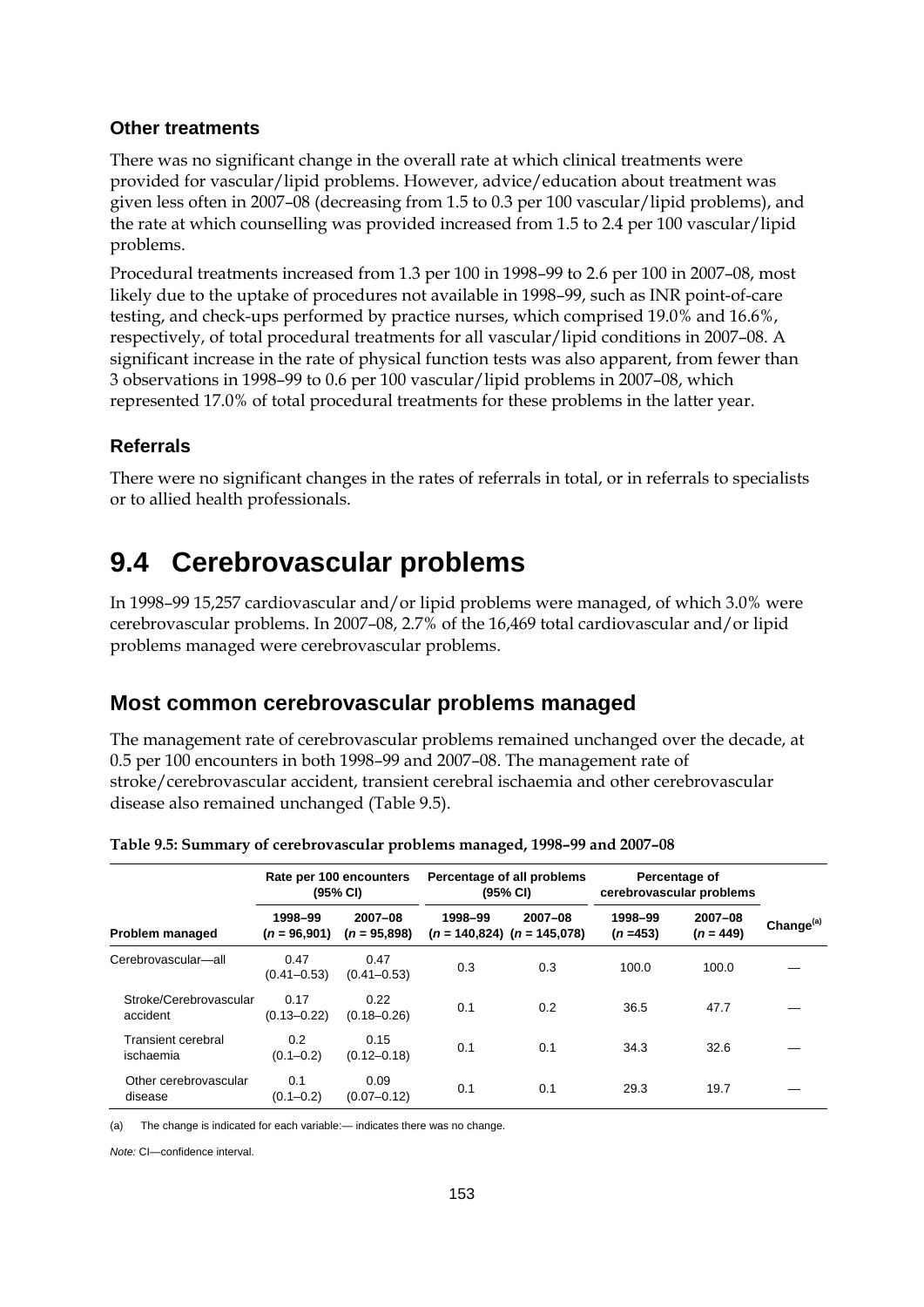## **Management of cerebrovascular disease**

### **The patients**

Table 9.6 summarises the management of cerebrovascular problems over the decade. There was no change in the sex-specific management rate over time for males, but there was a marginal increase for females. Males were significantly more likely to have cerebrovascular disease managed in 1998–99, but this difference was no longer apparent in 2007–08.

There were no significant changes over time in age-specific rates. The distribution of patients at cerebrovascular encounters in 2007–08 did not differ from those of 1998–99 for:

- Commonwealth concession cardholder status
- Repatriation health cardholder status
- non-English-speaking background status
- Indigenous status
- new patient status
- state or territory of residence
- Rural, Remote and Metropolitan Area classification status.

### **Comorbidity managed**

In both 1998–99 and 2007–08, hypertension and diabetes were the two other problems most frequently managed with a cerebrovascular problem. Lipid disorders moved to 3rd position in 2007–08 (from 7th in 1998–99), although no changes were noted in the management rate of these conditions with a cerebrovascular problem over time. Other commonly managed comorbidities in 2007–08 were osteoarthritis, oesophageal disease, urinary tract infections, dementia, ischaemic heart disease, osteoporosis and depression.

### **Medications**

The overall medication rate for cerebrovascular problems increased significantly over the decade, from 49.7 to 67.1 per 100 cerebrovascular problems. Most of this increase was in prescribed medications, which increased from 46.6 per 100 to 63.3 per 100 cerebrovascular problems. The most obvious changes were the 22-fold increase in the prescribing rate of platelet aggregation inhibitors (other than heparin), the five-fold increase in HMG CoA reductase inhibitors, and the increase for phenothiazines with piperazine structure.

### **Other treatments**

There was no significant change in the overall rate of other treatments provided for cerebrovascular problems, or in the rate of clinical treatments or procedures generally. There was an increase in international normalised ratio point-of-care testing, which comprised 34.4% of total procedural treatments for all cerebrovascular conditions in 2007–08.

### **Referrals**

There were no changes in the rates of referrals to specialists or allied health services, or in ordering rates of pathology or imaging from 2000–01 to 2007–08.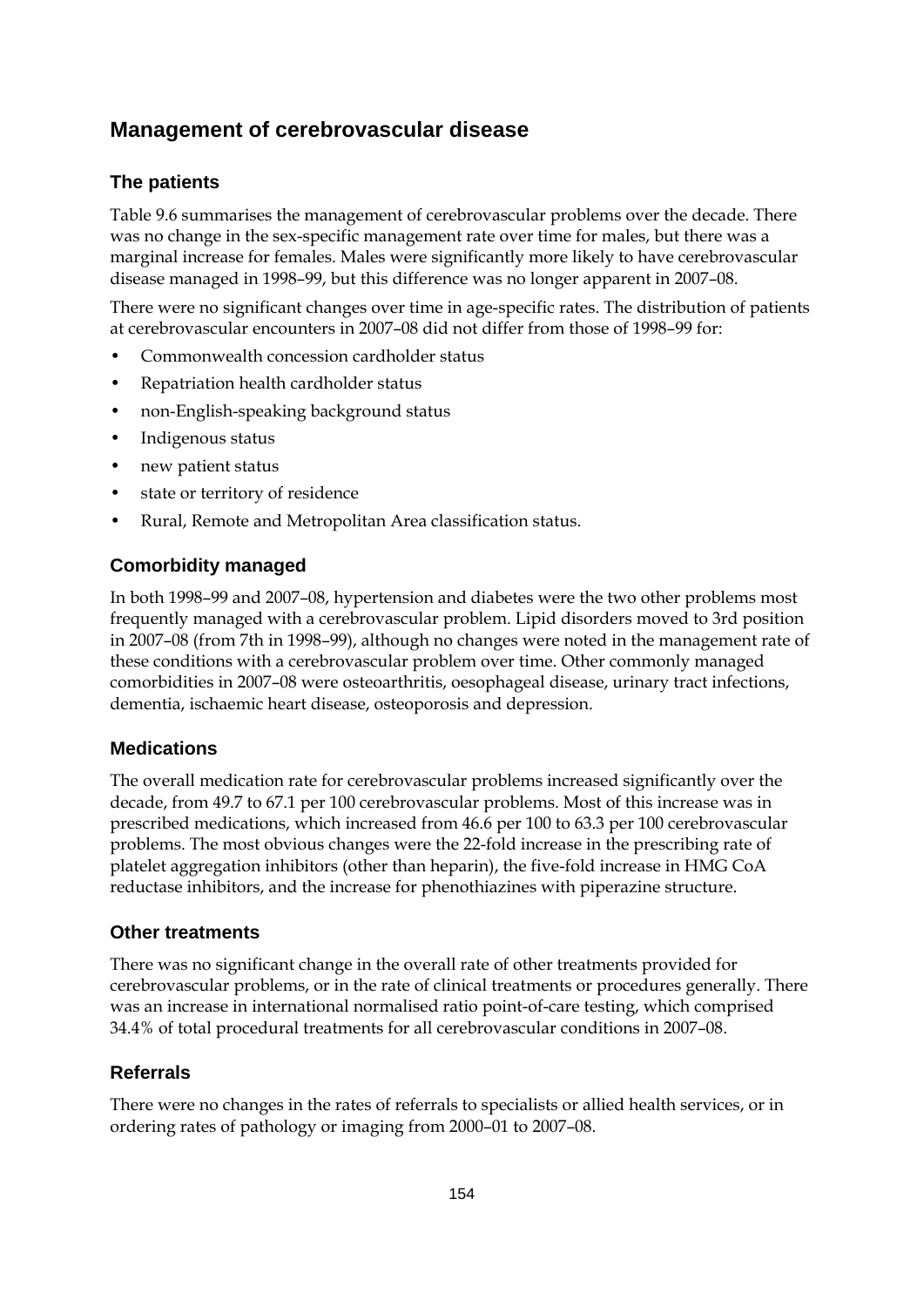| 1998-99<br>$(n = 12,470)$                            |                                               | 2007-08<br>$(n = 14, 365)$ |                                               |                 |                       |
|------------------------------------------------------|-----------------------------------------------|----------------------------|-----------------------------------------------|-----------------|-----------------------|
| <b>Patients</b>                                      | Sex-specific rate                             | 95% CI                     | Sex-specific rate                             | 95% CI          | Change <sup>(a)</sup> |
| Males                                                | 0.6                                           | $(0.5 - 0.7)$              | 0.5                                           | $(0.4 - 0.6)$   |                       |
| Females                                              | 0.3                                           | $(0.3 - 0.4)$              | 0.5                                           | $(0.4 - 0.6)$   | ↑                     |
|                                                      | Age-specific rate                             |                            | Age-specific rate                             |                 |                       |
| <1 year                                              | 0.0                                           | $(0.0 - 0.1)$              | 0.0                                           | $(0.0 - 0.0)$   |                       |
| $1-4$ years                                          | 0.0                                           | $(0.0 - 0.0)$              | 0.0                                           | $(0.0 - 0.1)$   |                       |
| 5-14 years                                           | 0.0                                           | $(0.0 - 0.0)$              | 0.0                                           | $(0.0 - 0.0)$   |                       |
| $15-24$ years                                        | 0.0                                           | $(0.0 - 0.0)$              | 0.0                                           | $(0.0 - 0.0)$   |                       |
| $25-44$ years                                        | 0.1                                           | $(0.0 - 0.1)$              | 0.1                                           | $(0.0 - 0.1)$   |                       |
| 45-64 years                                          | 0.4                                           | $(0.3 - 0.5)$              | 0.3                                           | $(0.2 - 0.4)$   |                       |
| $65 - 74$ years                                      | 1.0                                           | $(0.8 - 1.2)$              | 1.0                                           | $(0.7 - 1.2)$   |                       |
| $75+$ years                                          | 1.9                                           | $(1.5 - 2.3)$              | 1.7                                           | $(1.4 - 1.9)$   |                       |
| Other problems managed                               | Rate per 100<br>cerebrovascular<br>encounters |                            | Rate per 100<br>cerebrovascular<br>encounters |                 |                       |
| Hypertension                                         | 17.0                                          | $(13.0 - 21.0)$            | 18.8                                          | $(14.5 - 23.1)$ |                       |
| <b>Diabetes</b>                                      | 4.4                                           | $(2.8 - 7.0)$              | 6.7                                           | $(3.8 - 9.3)$   |                       |
| Lipid disorders                                      | 2.8                                           | $(1.1 - 4.4)$              | 5.2                                           | $(3.0 - 7.5)$   |                       |
| <b>Management actions</b>                            | Rate per 100<br>cerebrovascular<br>problems   |                            | Rate per 100<br>cerebrovascular<br>problems   |                 |                       |
| <b>Medications (total)</b>                           | 49.7                                          | $(42.7 - 56.7)$            | 67.1                                          | $(58.5 - 75.8)$ | ₼                     |
| Prescribed medications<br>(by ATC Level 4)           | 46.6                                          | $(39.6 - 53.6)$            | 63.3                                          | $(54.5 - 72.0)$ |                       |
| Platelet aggregation inhibitors<br>excluding heparin | 0.9                                           | $(0.0 - 1.9)$              | 22.7                                          | $(18.2 - 27.3)$ | Ϋ                     |
| HMG CoA reductase inhibitors                         | 1.1                                           | $(0.1 - 2.1)$              | 5.1                                           | $(2.7 - 7.5)$   | Ϋ                     |
| Phenothiazines with piperazine<br>structure          | 0.3                                           | $(+)$                      | 1.3                                           | $(0.3 - 2.4)$   | ₼                     |
| <b>Other treatments</b>                              | 20.3                                          | $(15.7 - 24.8)$            | 20.4                                          | $(16.3 - 24.5)$ |                       |
| <b>Clinical treatments</b>                           | 17.5                                          | $(13.3 - 21.7)$            | 16.4                                          | $(12.6 - 20.1)$ |                       |
| Procedures                                           | 2.7                                           | $(0.7 - 4.8)$              | 4.0                                           | $(2.1 - 6.0)$   |                       |
| <b>INR</b> test                                      | (t)                                           | $(+)$                      | 1.4                                           | $(0.1 - 2.6)$   | ₼                     |

| Table 9.6: Cerebrovascular problems - summary of management changes, 1998-99 and 2007-08 |  |  |
|------------------------------------------------------------------------------------------|--|--|
|                                                                                          |  |  |

(a) The direction and type of change is indicated for each variable:  $\bigwedge^2$  indicates a statistically significant change,  $\bigwedge^2$  indicates a marginal change, and — indicates there was no change.

† Fewer than three observations—95% confidence interval not provided as data were insufficient to calculate a meaningful estimate.

*Note:* CI—confidence interval; ATC—Anatomical Therapeutic Chemical classification; INR—international normalised ratio.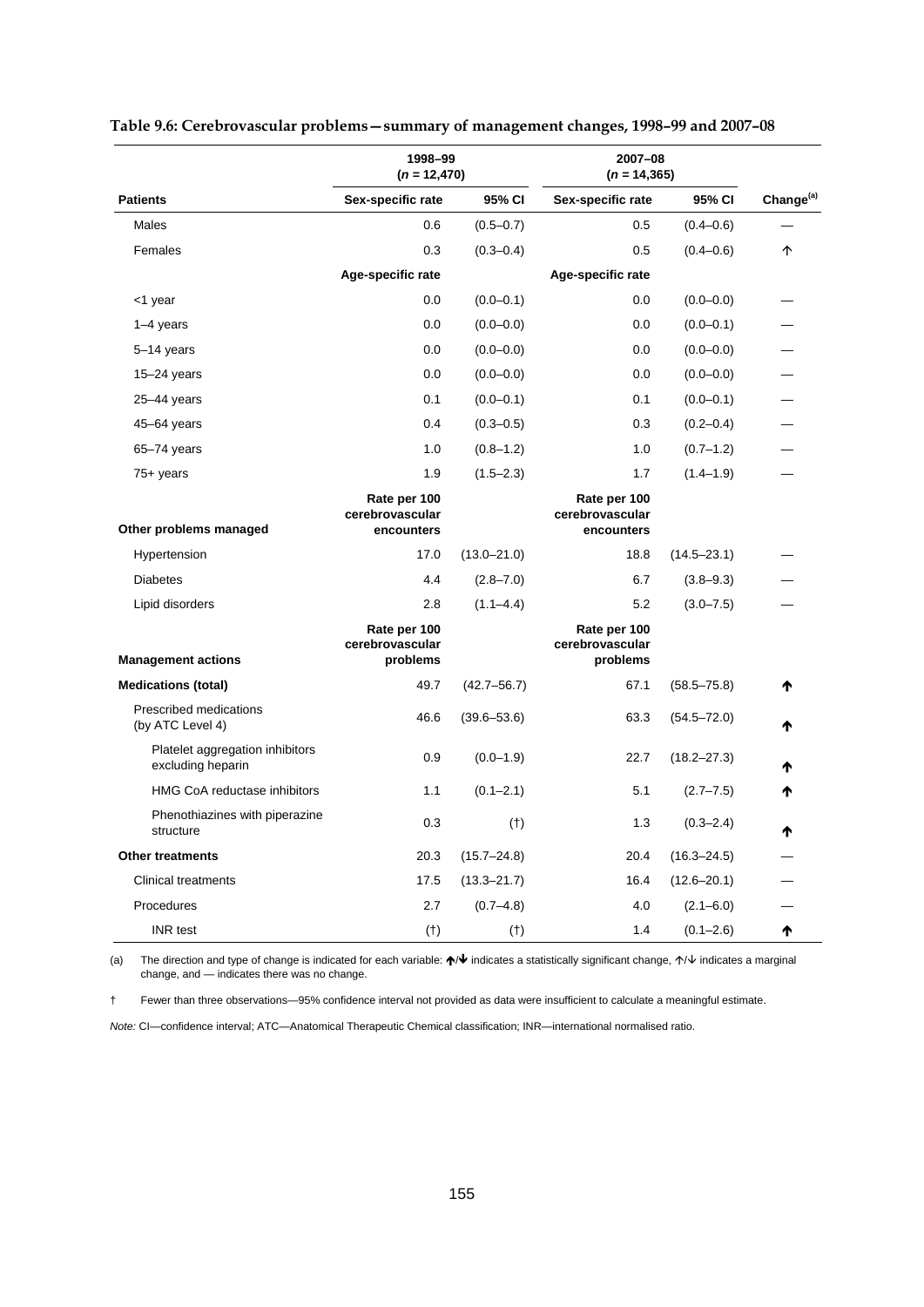# **9.5 Health risk behaviours among patients with cardiovascular and/or lipid problems managed**

In the 7-years from 2001–02 to 2007–08, information about height, weight (for calculation of body mass index; BMI), alcohol consumption and smoking status were collected from the same patients in the SAND section of the BEACH encounter form (see Chapter 2). Since then details have been reported for 231,413 patients aged 18 years or older. Not all information was provided for all patients; consequently, the denominators vary slightly depending on the number of responses for each risk factor. Patient sex was not stated for some respondents, and these were removed from the analyses.

For sufficient sample sizes to investigate differences in risk behaviours over time for patients at cerebrovascular encounters, data from the first 2 years of collecting all three risk behaviours from the same patients (2001–03) were selected and compared with the most recent 2 years (2006–08).

## **Smoking prevalence**

Patient age, sex and smoking status were specified for 12,767 (57.0% female and 43% male) adult respondents at cardiovascular/lipid encounters in 2001–03, and 13,041 patients (55.5% female and 44.5% male) in 2006–08. Almost two-thirds of females and more than one-third of males had never smoked. At both time points, smoking was significantly more prevalent among male patients than female patients with cardiovascular/lipid problems managed (Figure 9.1) The 2006–08 prevalence of daily smoking was significantly lower among these patients than among adult patients at all BEACH encounters in 2006–08, where 20% of males and 14% of females were daily smokers.14



**Figure 9.1: Smoking status of adult patients at cardiovascular/lipid encounters by patient sex, 2001–03 and 2006–08 (95% CI)**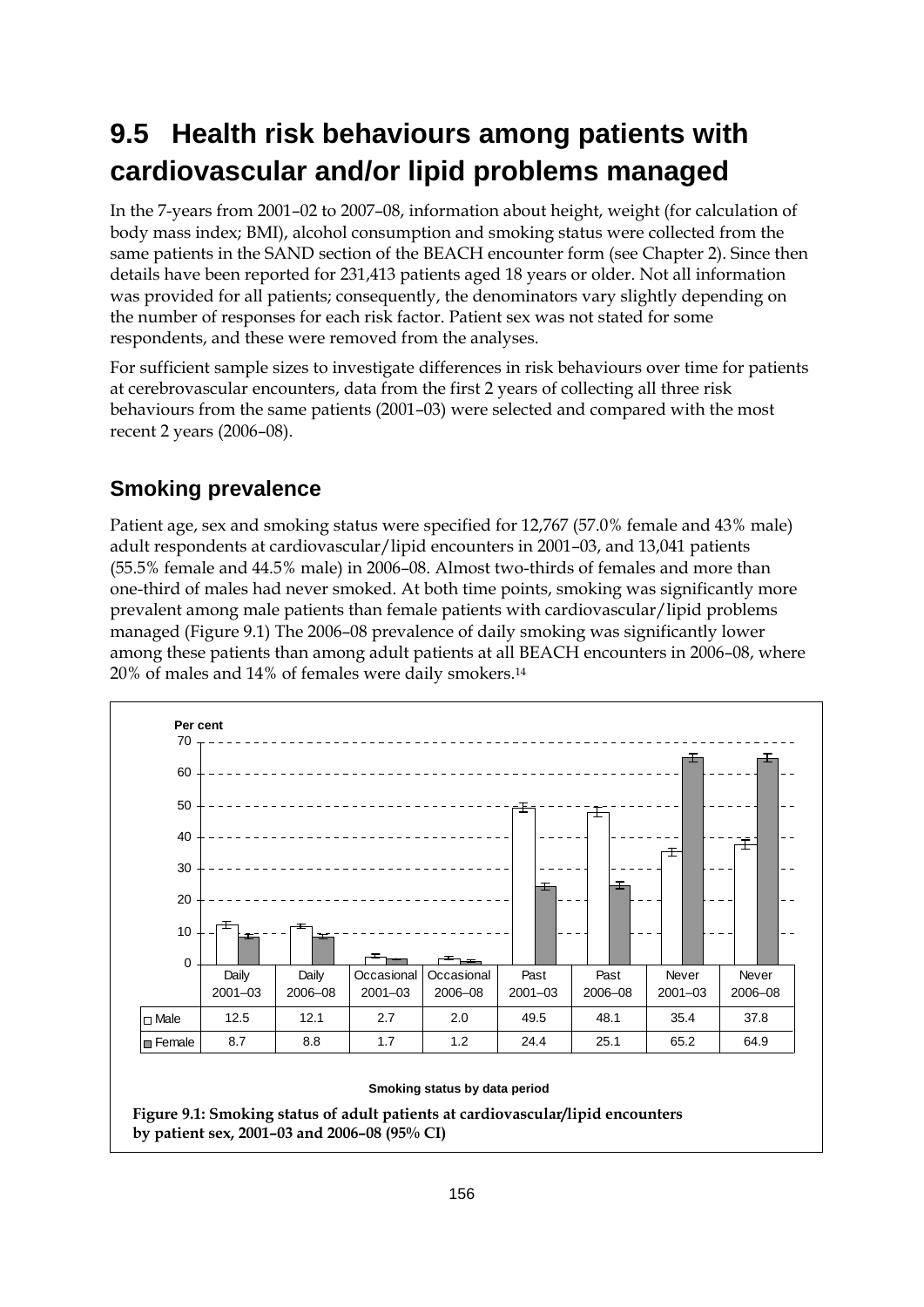## **Alcohol consumption**

Patient age, sex and alcohol consumption were provided for 12,677 (57.1% female and 42.9% male) adult respondents at cardiovascular/lipid encounters in 2001–03, and 12,776 patients (55.6% female and 44.4% male) in 2006–08. Measures of alcohol consumption used are reported in Chapter 2.

Overall, over one in four males, and almost one in five females reported drinking at-risk levels of alcohol. Significantly more male than female cardiovascular patients reported at-risk drinking levels at both time points (Figure 9.2). The 2006–08 prevalence of at-risk drinking was significantly lower in these patients than in adult patients at all BEACH encounters in 2006–08, where 32% of males and 23% of females reported at-risk drinking levels.3

In all categories, the difference between the sexes was significant, but no within-sex changes occurred over time in any category. Responsible drinkers accounted for half of the male respondents and two-fifths of the female respondents. In both periods, two-fifths of female patients reported that they did not drink at all, compared with one-fifth of male patients. The proportions of either sex who were non-drinkers did not differ for patients at encounters where a cardiovascular problem was managed. A significantly greater proportion of females with cardiovascular/lipid problems managed were non-drinkers compared with females at all BEACH encounters (2006–08), but there was no difference in the proportion of male non-drinkers.14



#### **Alcohol consumption by data period**

**Figure 9.2: Alcohol consumption in adult patients at cardiovascular/lipid encounter, by patient sex, 2001–03 and 2006–08 (95% CI)**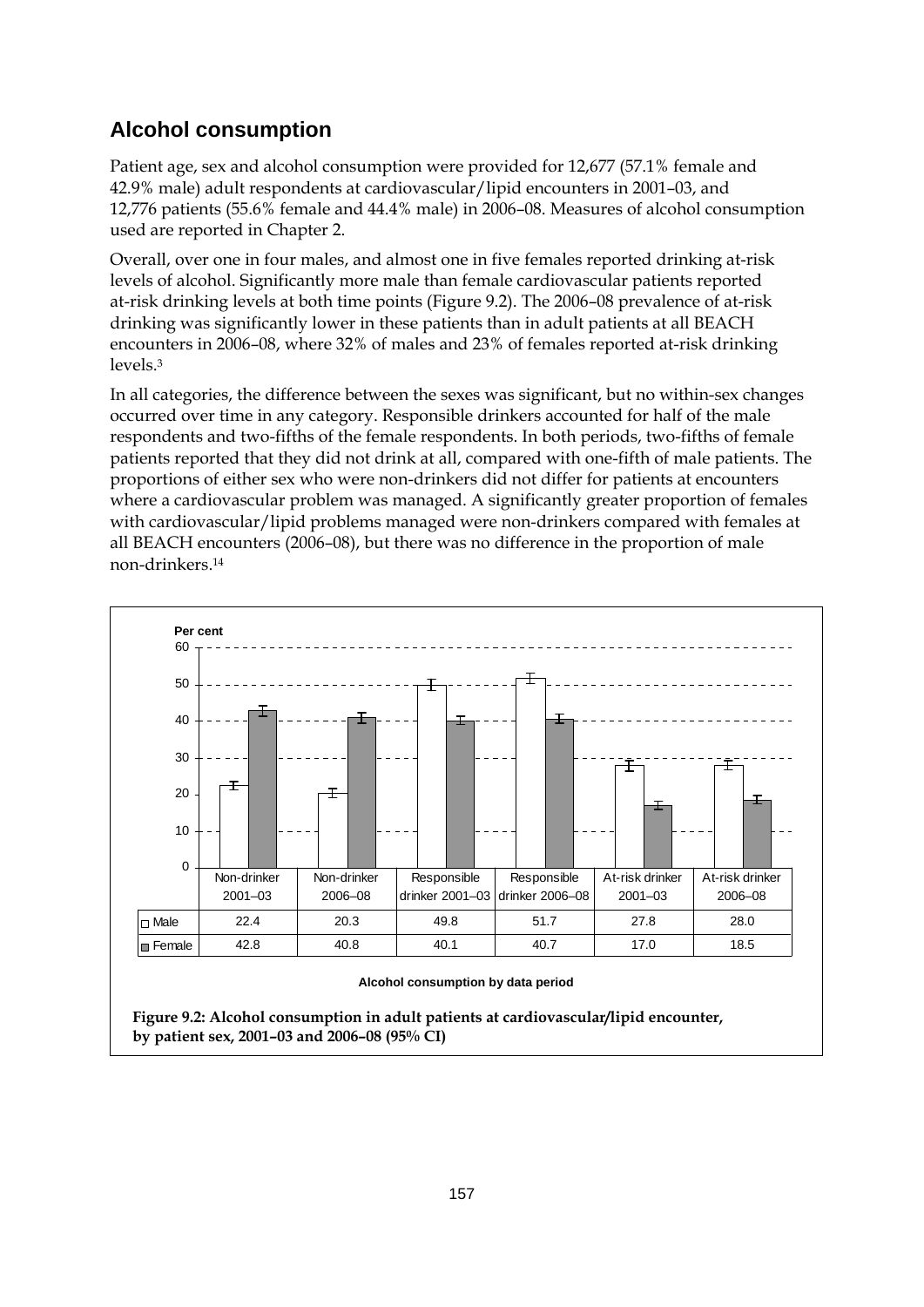### **Body mass index**

Patient age, sex, and self-reported height and weight were provided for 12,646 (56.8% female and 43.2% male) adult respondents at cardiovascular/lipid encounters in 2001–03, and 12,793 adult patients (55.4% female and 44.6% male) in 2006–08. Body mass index (BMI) calculations used are reported in Chapter 2.

- At both time points, significantly fewer males compared with females were in the normal weight range.
- One-third of males, and about one-third of females were in the normal weight range, although the proportions for each sex significantly decreased over time.
- In total, two-thirds or more of both males and females were classified as overweight or obese—70.3% of males in 2001–03, and 73.3% in 2006–08; 62.9% of females in 2001–03, and 66.7% in 2006–08.
- There was a significant increase for both sexes in the obese category.
- More than one-quarter of males and nearly one-third of females were classified as obese, although there were significantly more females than males in the obese category at both time points.
- Males were far more likely to be overweight than females, but when both categories were combined, males at cardiovascular/lipid encounters were considerably more likely to have the excess weight risk factor than their female counterparts (Figure 9.3).

When compared with adult patients at all BEACH encounters 2006–08, the patients at cardiovascular/lipid encounters were:

- less likely to be in the normal weight range
- more likely to be obese
- more likely to be overweight<sup>14</sup> (results not shown).

| 50          |                      |                  |                            |                        |                       |                   |                                          |         |
|-------------|----------------------|------------------|----------------------------|------------------------|-----------------------|-------------------|------------------------------------------|---------|
| 45          |                      |                  |                            |                        |                       |                   |                                          |         |
| 40          |                      |                  |                            |                        |                       |                   |                                          |         |
| 35          |                      |                  | Ŧ                          | €                      |                       |                   |                                          |         |
| 30          |                      |                  |                            |                        | Ŧ                     |                   |                                          |         |
| 25          |                      |                  |                            |                        |                       | ∓                 |                                          |         |
| 20          |                      |                  |                            |                        |                       |                   |                                          |         |
| 15          |                      |                  |                            |                        |                       |                   |                                          |         |
| 10          |                      |                  |                            |                        |                       |                   |                                          |         |
| 5           |                      |                  |                            |                        |                       |                   |                                          |         |
| $\mathbf 0$ |                      |                  |                            |                        |                       |                   |                                          |         |
|             | Obese<br>$2001 - 03$ | Obese<br>2006-08 | Overw eight<br>$2001 - 03$ | Overw eight<br>2006-08 | Normal<br>$2001 - 03$ | Normal<br>2006-08 | Underw eight Underw eight<br>$2001 - 03$ | 2006-08 |
| $\Box$ Male | 26.1                 | 29.7             | 44.2                       | 43.6                   | 29.0                  | 26.0              | 0.7                                      | 0.7     |
|             | 29.5                 | 32.1<br>33.4     |                            | 34.6                   | 34.5                  | 31.0              | 2.6                                      | 2.3     |

**Figure 9.3: Body mass index of adult patients at cardiovascular/lipid encounters by patient sex, 2001–03 and 2006–08 (95% CI)**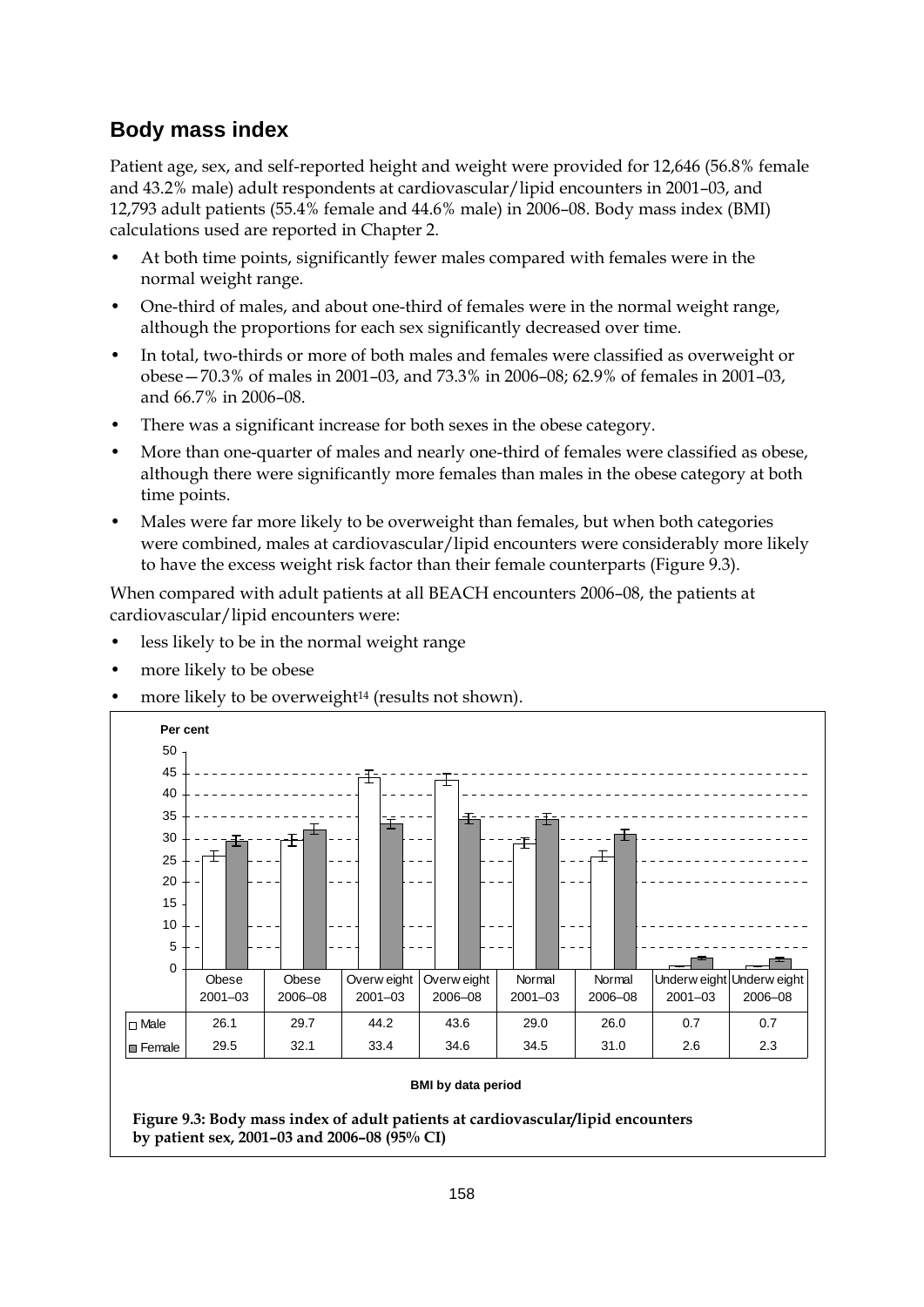## **Multiple lifestyle risk factors**

All data elements (height and weight, alcohol and smoking behaviour) were reported for 12,263 (56.8% female and 43.2% male) adult respondents at cardiovascular/lipid encounters in 2001–03 and 12,438 (55.4% female and 44.6% male) in 2006–08.

Figure 9.4 summarises the prevalence of risk factors for patients at cardiovascular/lipid encounters and at all BEACH encounters at both time points. Compared with patients at all BEACH encounters, a greater proportion of cardiovascular/lipid patients had at least one risk factor, although a significantly smaller proportion had three risk factors. Between 2001–03 and 2006–08, in both groups:

- the proportion of patients with no risk factors significantly decreased
- the proportion with one risk factor significantly increased
- there were no changes for the proportions of patients with two risk factors, or with three.



**Number of risk factors by data period** 

*Note*: CVD—cardiovascular/lipid; encs—encounters.

**Figure 9.4: Prevalence of one or multiple risk factors in adult patients at cardiovascular/lipid encounters and all BEACH encounters, 2001–03 and 2006–08 (95% CI)**

Figure 9.5 shows that at both times, among patients at cardiovascular/lipid encounters:

- significantly more females than males had no risk factors, or only one risk factor. However, for both sexes, the proportion with no risk factors significantly decreased and the proportion with one significantly increased over time.
- more than half of all patients had one risk factor only (that is, overweight only, obese only, daily smoker only, or at-risk drinker only).
- one-quarter of males and one in seven females had two risk factors, and at both time points, significantly more males than females had two risk factors, although there were no changes over time within either sex group.
- compared with females, males were twice as likely to have all three risk factors at both time points, although there were no within-sex changes over time.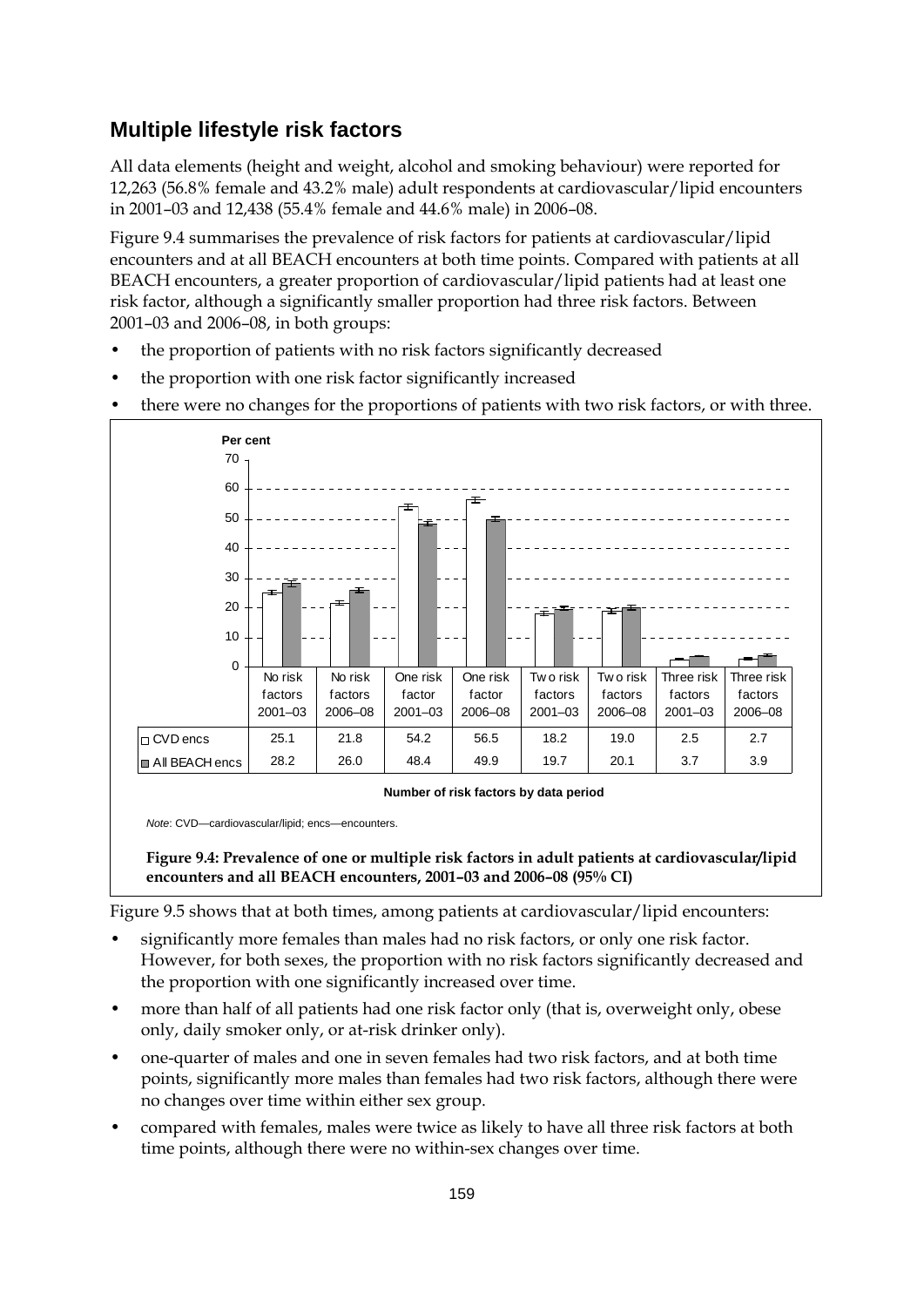

Table 9.7 shows the proportions of patients with each combination of risk factors, by sex.

- Where patients had only one risk factor:
	- males were more likely to be overweight than females
	- females were more likely to be obese
	- females were more likely to have at-risk drinking as their sole risk factor.
- Males were far more likely than females to have two risk factors.
- A greater proportion of males were overweight or obese in combination with at-risk drinking than their female counterparts.
- There was no difference between the sexes for the combination of smoking and at-risk drinking at either time point.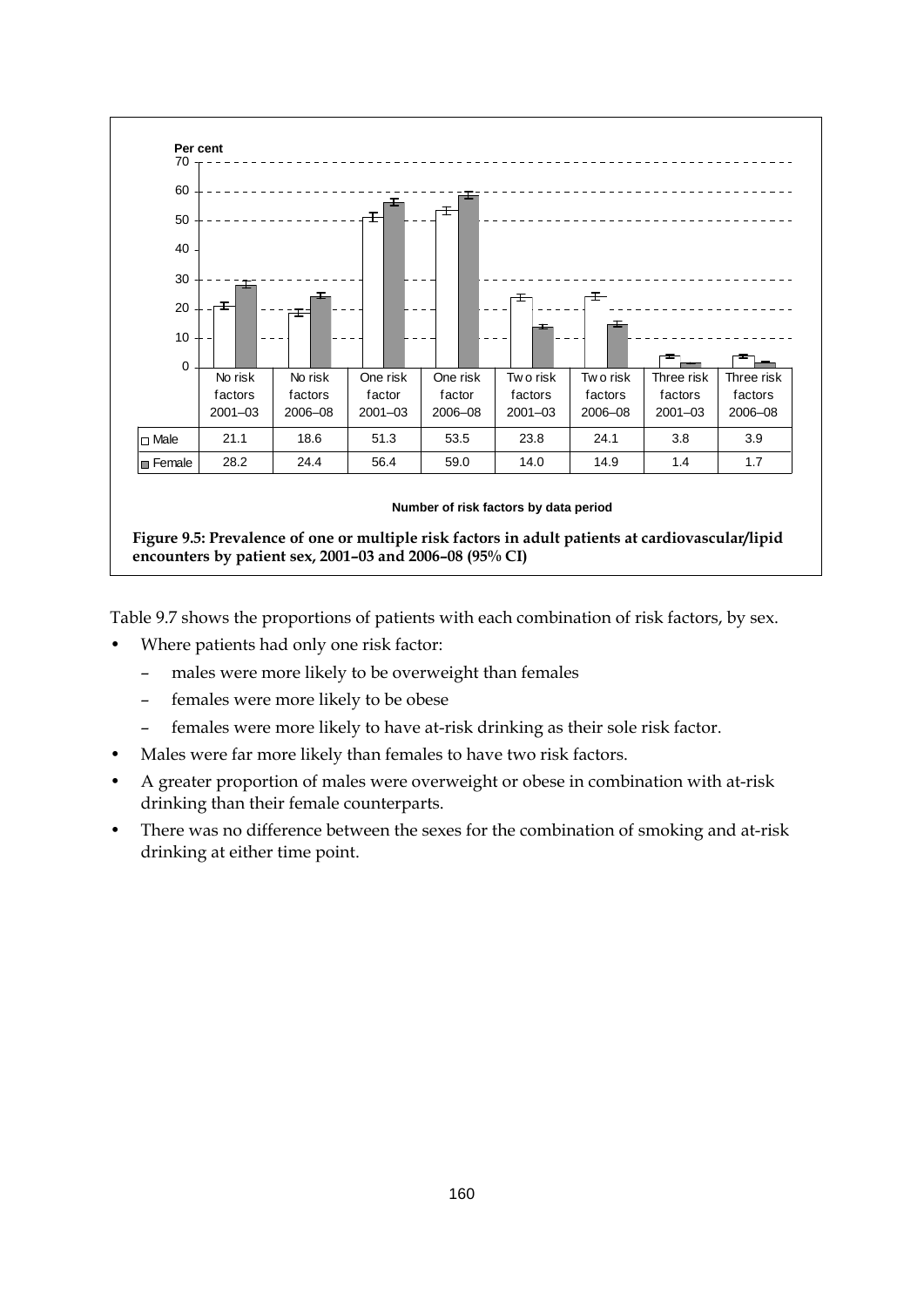|                                                 | Per cent (95% CI)      |                                         |  |                              |                          |  |                         |                                          |  |
|-------------------------------------------------|------------------------|-----------------------------------------|--|------------------------------|--------------------------|--|-------------------------|------------------------------------------|--|
|                                                 | <b>Males</b>           |                                         |  | <b>Females</b>               |                          |  | <b>Total</b>            |                                          |  |
| <b>Risk factors</b>                             | 2001-03                | 2006-08<br>$(n = 5,296)$ $(n = 5,543)$  |  | $2001 - 03$<br>$(n = 6,967)$ | 2006-08<br>$(n = 6,895)$ |  | $2001 - 03$             | 2006-08<br>$(n = 12,263)$ $(n = 12,438)$ |  |
| No risk factors                                 | 21.1                   | 18.6<br>$(19.9 - 22.3)$ $(17.5 - 19.6)$ |  | 28.2<br>$(26.9 - 29.4)$      | 24.4<br>$(23.3 - 25.5)$  |  | 25.1<br>$24.2 - 26.0$   | 21.8<br>$(21.0 - 22.6)$                  |  |
| One risk factor                                 | 51.3                   | 53.5<br>$(49.9 - 52.7)$ $(52.1 - 54.8)$ |  | 56.4<br>$(55.1 - 57.6)$      | 59.0<br>$(57.8 - 60.2)$  |  | 54.2<br>$(53.2 - 55.1)$ | 56.5<br>$(55.6 - 57.4)$                  |  |
| Overweight only                                 | 28.8                   | 28.7<br>$(27.5 - 30.1)$ $(27.5 - 29.9)$ |  | 25.7<br>$(24.6 - 26.7)$      | 25.6<br>$(24.6 - 26.7)$  |  | 27.0<br>$(26.2 - 27.9)$ | 27.0<br>$(26.2 - 27.8)$                  |  |
| Obese only                                      | 15.1                   | 18.4<br>$(14.1 - 16.2)$ $(17.4 - 19.5)$ |  | 23.2<br>$(22.1 - 24.3)$      | 25.8<br>$(24.6 - 26.9)$  |  | 19.7<br>$(18.9 - 20.5)$ | 22.5<br>$(21.7 - 23.3)$                  |  |
| At-risk drinker only                            | 5.2<br>$(4.6 - 5.8)$   | 4.3<br>$(3.7 - 4.8)$                    |  | 5.7<br>$(5.1 - 6.3)$         | 5.7<br>$(5.1 - 6.4)$     |  | 5.5<br>$(5.0 - 5.9)$    | 5.1<br>$(4.7 - 5.5)$                     |  |
| Daily smoker only                               | 2.1<br>$(1.7 - 2.5)$   | 2.1<br>$(1.7 - 2.5)$                    |  | 1.9<br>$(1.5 - 2.2)$         | 1.9<br>$(1.5 - 2.2)$     |  | 2.0<br>$(1.7 - 2.2)$    | 2.0<br>$(1.7 - 2.2)$                     |  |
| Two risk factors                                | 23.8                   | 24.1<br>$(22.5 - 25.0)$ $(22.9 - 25.3)$ |  | 14.0<br>$(13.2 - 14.9)$      | 14.9<br>$(14.0 - 15.8)$  |  | 18.2<br>$(17.5 - 19.0)$ | 19.0<br>$(18.2 - 19.8)$                  |  |
| Overweight and at-risk drinker                  | 10.5<br>$(9.6 - 11.3)$ | 10.1<br>$(9.3 - 10.9)$                  |  | 5.1<br>$(4.6 - 5.6)$         | 6.2<br>$(5.6 - 6.8)$     |  | 7.4<br>$(6.9 - 7.9)$    | 8.0<br>$(7.4 - 8.5)$                     |  |
| Obese and at-risk drinker                       | 7.0<br>$(6.3 - 7.8)$   | 7.9<br>$(7.2 - 8.7)$                    |  | 3.6<br>$(3.1 - 4.0)$         | 3.7<br>$(3.3 - 4.2)$     |  | 5.1<br>$(4.6 - 5.5)$    | 5.6<br>$(5.2 - 6.0)$                     |  |
| Daily smoker and at-risk drinker                | 1.4<br>$(1.1 - 1.7)$   | 1.8<br>$(1.4 - 2.1)$                    |  | 1.4<br>$(1.1 - 1.7)$         | 1.3<br>$(1.0 - 1.6)$     |  | 1.4<br>$(1.2 - 1.6)$    | 1.5<br>$(1.3 - 1.7)$                     |  |
| Overweight and daily smoker                     | 2.7<br>$(2.2 - 3.1)$   | 2.6<br>$(2.2 - 3.1)$                    |  | 2.0<br>$(1.6 - 2.3)$         | 1.9<br>$(1.6 - 2.3)$     |  | 2.3<br>$(2.0 - 2.6)$    | 2.3<br>$(2.0 - 2.5)$                     |  |
| Obese and daily smoker                          | 2.2<br>$(1.8 - 2.6)$   | 1.7<br>$(1.3 - 2.0)$                    |  | 2.0<br>$(1.6 - 2.3)$         | 1.7<br>$(1.4 - 2.1)$     |  | 2.1<br>$(1.8 - 2.3)$    | 1.7<br>$(1.5 - 1.9)$                     |  |
| Three risk factors                              | 3.8<br>$(3.3 - 4.3)$   | 3.9<br>$(3.3 - 4.4)$                    |  | 1.4<br>$(1.2 - 1.7)$         | 1.7<br>$(1.4 - 2.0)$     |  | 2.5<br>$(2.2 - 2.8)$    | 2.7<br>$(2.4 - 3.0)$                     |  |
| Overweight, daily smoker<br>and at-risk drinker | 2.3<br>$(1.9 - 2.8)$   | 2.2<br>$(1.8 - 2.6)$                    |  | 0.7<br>$(0.5 - 0.9)$         | 0.9<br>$(0.7 - 1.1)$     |  | 1.4<br>$(1.2 - 1.6)$    | 1.5<br>$(1.3 - 1.7)$                     |  |
| Obese, daily smoker and<br>at-risk drinker      | 1.5<br>$(1.2 - 1.8)$   | 1.6<br>$(1.3 - 2.0)$                    |  | 0.7<br>$(0.5 - 0.9)$         | 0.8<br>$(0.6 - 1.0)$     |  | 1.1<br>$(0.9 - 1.2)$    | 1.2<br>$(1.0 - 1.4)$                     |  |

**Table 9.7: Prevalence of risk factor combinations for patients at cardiovascular/lipid management encounters, 2001–03 and 2006–08** 

*Note:* CI—confidence interval. Shading indicates significant differences between males and females, or significant changes over time.

# **9.6 Management of hypertension 2007–08**

Hypertension was the most commonly managed problem in general practice (*n* = 9,486) at a rate of 9.9 per 100 encounters in 2007–08 (Figure 9.6). This represents approximately 10.8 million management occasions in general practice for hypertension across Australia in that year.

#### **Patient age and sex**

Patients aged 65–74 years were most likely to have hypertension managed (21.1 contacts per 100 encounters) followed by patients aged 75 years and older (20.3 per 100 encounters). There was no difference between the sex-specific management rates for males and females.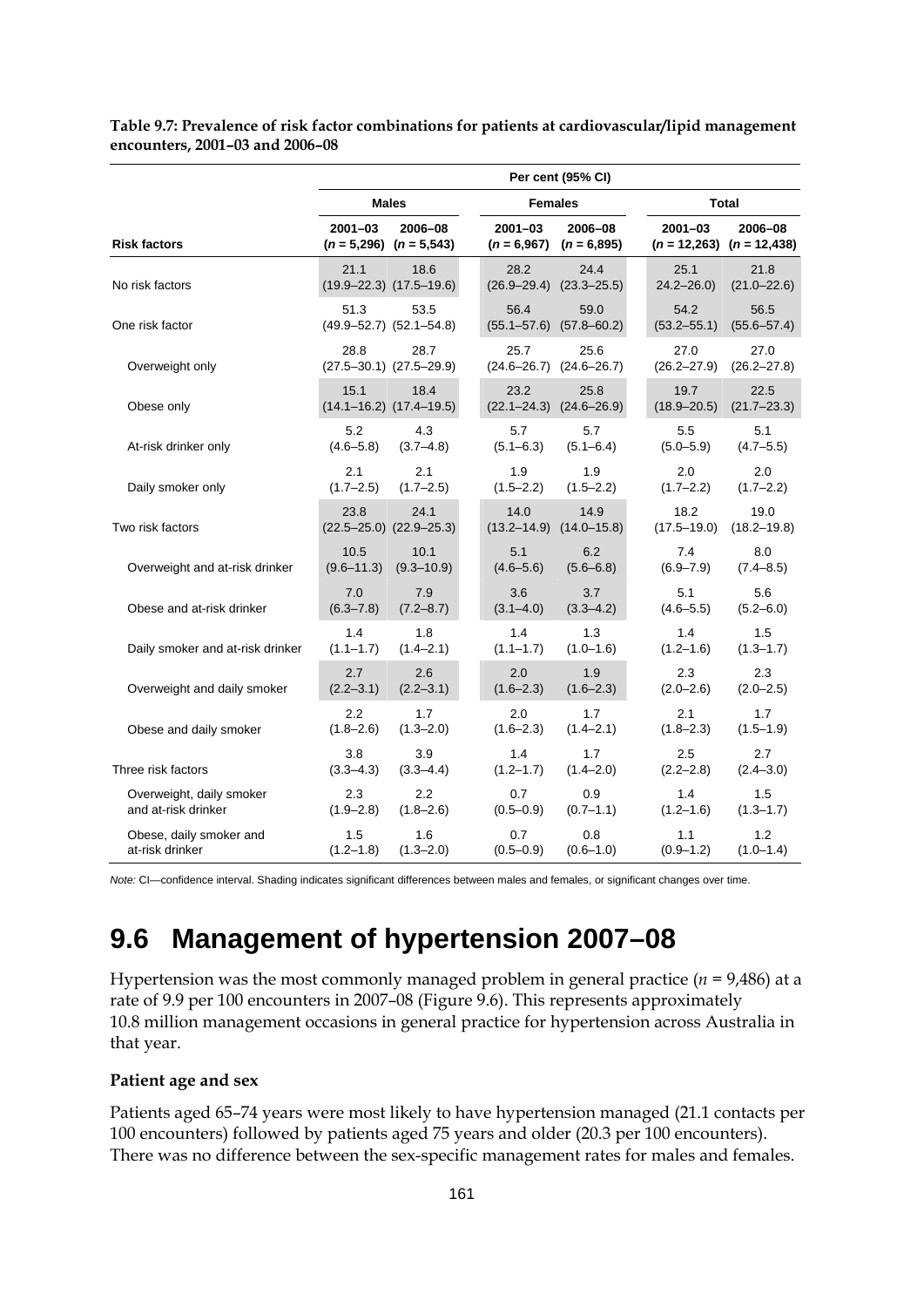### **Reasons for encounter**

The reason for encounter most often given by these patients was cardiac check-up (37.3 per 100 hypertension encounters). Patients also frequently came for prescriptions, the management of stated hypertension, and test results.

### **Other problems managed**

Lipid disorder was the problem most often managed with hypertension (13.1 per 100 hypertension encounters) followed by diabetes (9.8 per 100), oesophageal disease (4.9) and osteoarthritis (4.6).

### **Medications**

The rate of medications prescribed or advised for over-the-counter purchase, or supplied by the GP (96 per 100 hypertension problems) was significantly higher than the average for all problems (68 per 100 problems) in the 2007–08 BEACH year.3 Medications were prescribed at a rate of 94.2 per 100 hypertension problems. The most common medication prescribed for hypertension was perindopril, given at a rate of 9.3 per 100 hypertension problems, followed by ibersartan (8.0 per 100), ibersartan with hydroclorothiazide (6.6 per 100), and atenolol (6.5 per 100 hypertension problems).

### **Other treatments**

The rate of other treatments provided (including clinical and procedural treatments) was significantly different in the management of hypertension (16.7 per 100 selected problems) than for all problems in BEACH 2007–08 (33.9 per 100).3 Counselling/advice about nutrition and weight (4.5 per 100 hypertension problems), advice/education about medication (2.0 per 100 problems) and counselling/advice about exercise (2.0 per 100) were the most common clinical treatments provided to patients with hypertension. Procedural treatments were provided at a rate of 1.8 per 100 hypertension problems. Check-up performed by practice nurse and physical function tests were the most commonly performed procedures for hypertension but both were at very low rates (0.5 per 100 problems, respectively).

### **Referrals and tests ordered**

Referrals for hypertension were provided at a rate of 1.4 per 100 problems. This was significantly lower than the average in BEACH 2007–08 (8.3 per 100 problems). The majority of referrals were to a cardiologist (0.6 per 100 hypertension problems).

Pathology tests were ordered at 30.5 per 100 hypertension problems. Lipid tests accounted for 20% of these (at 6.2 per 100 hypertension problem contacts). Imaging tests were ordered at a rate of 0.8 per 100 hypertension problems managed. The majority were chest X-rays (0.2 per 100 hypertension contacts) and echocardiography (0.2 per 100), which accounted for 20% and 18% of orders, respectively.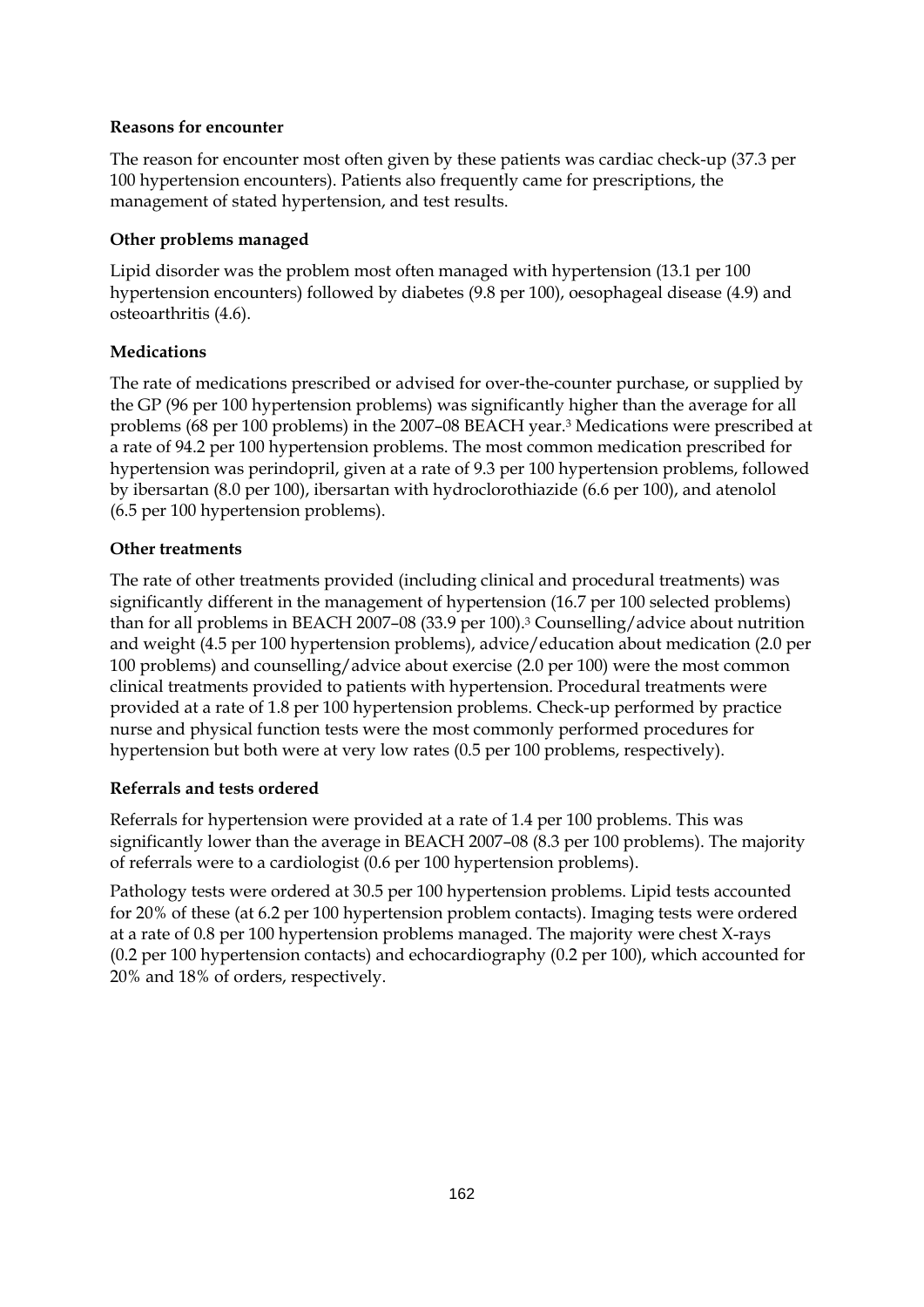

(a) Specific rate per 100 encounters in each age and sex group.

(b) Expressed as a rate per 100 encounters at which hypertension was managed.

(c) Expressed as a rate per 100 hypertension problems managed.

*Note:* NOS—not otherwise specified; HT—hypertension. Extrapolation base is MBS data of 109.5 million encounters in 2007–08.

#### **Figure 9.6: Management of hypertension in general practice, 2007–08**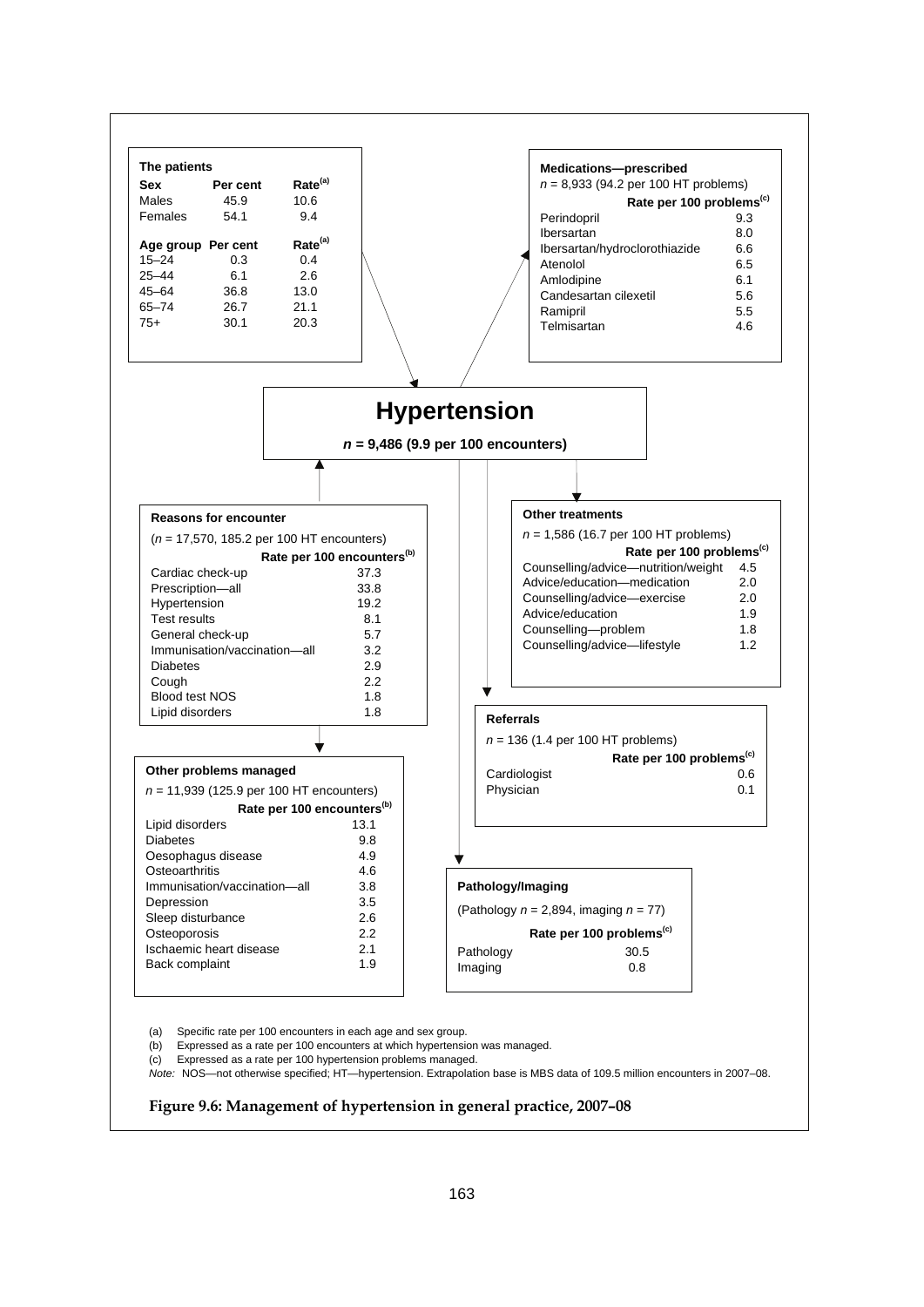# **9.7 Management of ischaemic heart disease**

Figure 9.7 summarises the management of ischaemic heart disease (IHD) in 2007–08. IHD was managed on 1,046 occasions at a rate of 1.1 per 100. This represents about 1.2 million occasions of GP management of IHD across Australia in that year.

### **Patient age and sex**

Patients aged 75 years and older were most likely to have IHD managed (3.3 per 100 encounters), followed by those aged 65–74 years (2.5 per 100). The sex-specific management rate for males (1.6 per 100, 95% CI: 1.4–1.8) was significantly higher than for females (0.7 per 100, 95% CI: 0.6–0.8).

### **Reasons for encounter**

The reason for encounter most often given by patients was for prescriptions (37.2 per 100 IHD encounters), followed by the management of stated IHD, and cardiac check-ups.

### **Other problems managed**

Hypertension was the problem most often managed with IHD (19.2 per 100 IHD encounters) followed by diabetes (12.8 per 100), lipid disorders (10.3) and oesophageal disease (5.9).

### **Medications**

The rate of medications prescribed or advised for over-the-counter purchase, or supplied by the GP in the management of IHD (120 per 100 problems) was almost twice the average for all problems (68 per 100 problems) in the 2007–08 BEACH year.3 Medications were prescribed at a rate of 116.3 per 100 IHD problems, the most common being clopidogrel (13.5 per 100 IHD problems), followed by aspirin (12.9 per 100), glyceryl trinitrate (12.8 per 100), and atorvastatin (10.2 per 100 problems).

### **Other treatments**

The rate of other treatments provided (including clinical and procedural treatments) was significantly lower in the management of IHD (18.6 per 100 IHD problems) than for all problems in BEACH 2007–08 (33.9 per 100).3 Advice and education (2.5 per 100 IHD problems), counselling about the problem (2.4 per 100 problems) and counselling/ advice about nutrition/weight (2.1 per 100) were the most common clinical treatments provided. Procedural treatments were used at a rate of 5.8 per 100 IHD problems. Electrical tracings (3.3 per 100 problems) were most common, followed by international normalised ratio tests at 0.9 per 100 IHD problems.

### **Referrals and tests ordered**

Referrals for IHD were provided at a rate of 12.4 per 100 problems. This was higher than the average in BEACH 2007–08 (8.3 per 100 problems).3 The majority of these were to a cardiologist (9.9 per 100 IHD problems).

Pathology tests were ordered at a rate of 38.9 per 100 IHD problems. Lipid tests accounted for 27% of these, and were ordered at a rate of 10.5 per 100 IHD problem contacts. Imaging tests were ordered at a rate of 2.3 per 100 IHD problems. The majority were chest X-rays (0.8 per 100 hypertension contacts), which accounted for 34% of imaging orders for IHD.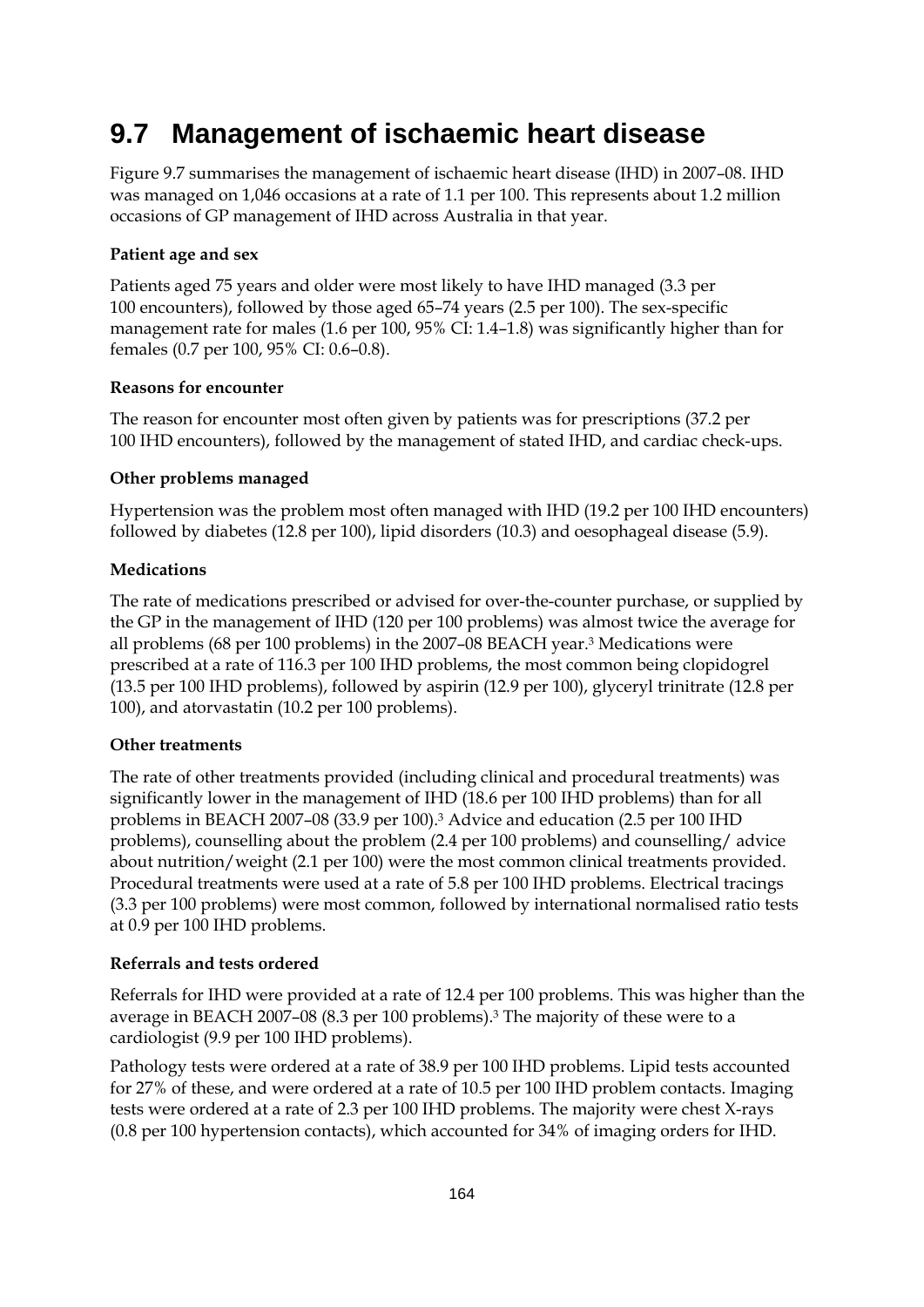

#### **Figure 9.7: Management of ischaemic heart disease in general practice, 2007–08**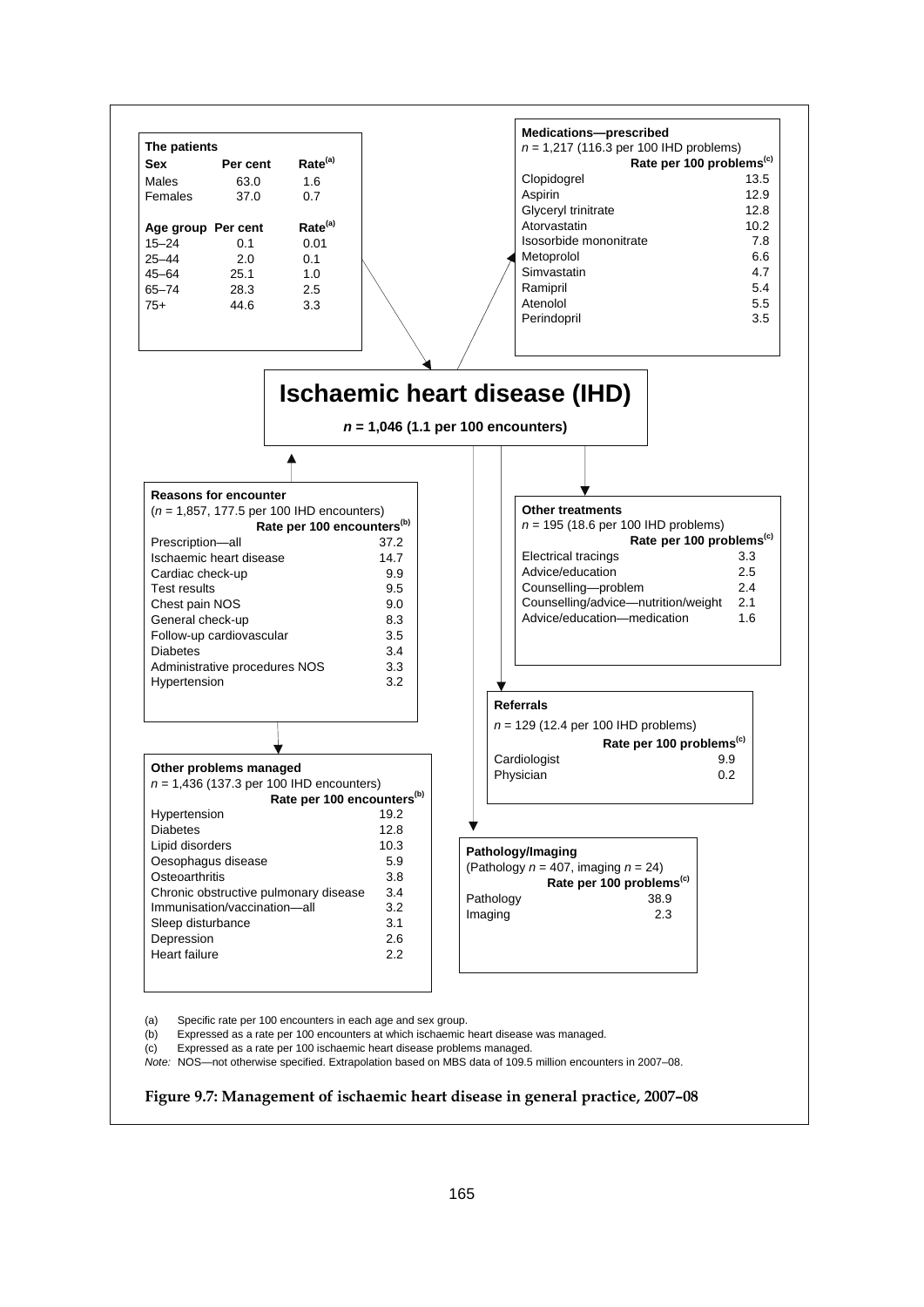## **9.8 Discussion**

These results show the main changes in the management of cardiovascular disease in general practice between 1998–99 and 2007–08. While two time points have been compared, some of the variables examined have been reported elsewhere, showing trends including point estimates (with confidence intervals) in each year of the decade.14 As the data sample is large, prospective, produced through rigorous methods and with robust confidence intervals, any differences detected can be assumed to represent a true change.

The most evident changes were associated with vascular problems, particularly hypertension and lipid disorders. Problems in the vascular/lipid group accounted for the majority (more than 70%) of all cardiovascular and lipid problems investigated at both time points. The management rate of vascular/lipid problems increased over time for both males and females, and for patients aged 75 years and older. While management increased for patients in this age group, there was a decrease for Repatriation health cardholders, although this was most likely a reflection of the decreased attendance rate of patients with Repatriation health cards overall.14 The increase in pathology ordering for vascular/lipid problems was most likely associated with the increase in management of lipid disorders, and the increase in management of diabetes as the most common comorbidity. The greatest change in management for vascular/lipid conditions is the increased use statin medications (HMG CoA reductase inhibitors), and uptake of combination products not available in 1998–99.

While there was no change in the overall management rate of cardiac problems, there was an overall decrease in cardiac problem management for patients aged 45 years and older. There were significant decreases in the management rates of ischaemic heart disease and heart failure, and an increase in that for atrial fibrillation. Management changes included an increase in the use of statins, vitamin K antagonists (particularly warfarin), and alpha- and beta-blocking agents.

No discernable changes were found in the management rate of cerebrovascular problems, which in most cases were managed in patients aged 75 years and older. There was also no change in the management rate of stroke/cerebrovascular accident or of other cerebrovascular disease. Management again involved the greatly increased use of statin medications, and a large increase in prescribing of platelet aggregation inhibitors. There was also a significant increase in the rate of antipsycholeptics, quite possibly associated with the high prevalence of dementia in older patients.25

Common to the management of all three groups of problems was the increased prescribing rate of HMG CoA reductase inhibitor (statin) medications. The reduction in the management rate of ischaemic heart disease as a cardiac problem, and as a comorbidity with vascular/lipid problems, suggests that the use of these medications may be resulting in better prevention of the progression to these disease states.

It is likely that the significant increase in international normalised ratio (INR) point-of-care testing, also common to all three cardiovascular/lipid problem groups, is associated with the increase in the management rate for atrial fibrillation, and with increased prescribing of Vitamin K antagonists (particularly warfarin) for patients with this condition. In recent years, GPs and cardiologists have been encouraged to aggressively manage atrial fibrillation with warfarin, reducing the risk of death from stroke. The point-of-care testing improves the capacity to monitor these patients, particularly in country areas. This may also have contributed to the lack of change in the management rate of stroke/cerebrovascular accident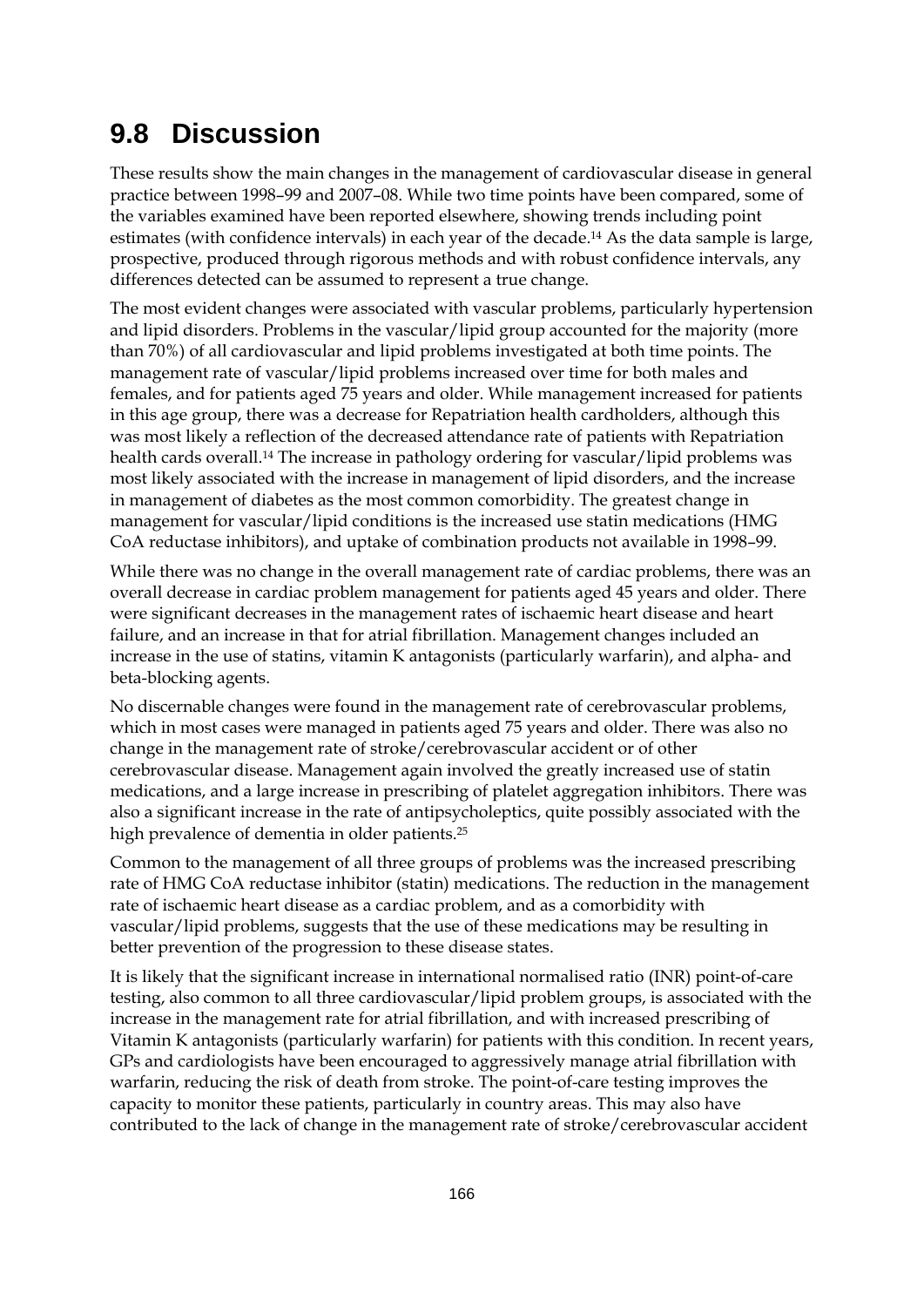where, given the ageing population, it may have been reasonable to expect an increase in this morbidity.

GP selection of medications for the problems managed appear to be in accordance with Therapeutic Guidelines.8 A more thorough investigation would be required to judge guideline adherence of medications for individual cardiovascular problems, and is out of the scope of this report. The increasing availability of combination products and statins has led to some significant prescribing changes for each of the cardiovascular groups examined. While medication rates may appear low for some of the problems, it is likely that patients are medicated for the condition under management, but were not necessarily provided with a prescription on the day of the recorded consultation, especially where medication is well tolerated and several repeats are provided at the time of prescribing. This is particularly likely with this group of older patients—those most likely to have a cardiovascular condition, and to have chronic comorbidity, leading to more frequent GP visits.

The increased prescribing rate of lipid medications corresponds with an increase in management of lipid disorders, and this may in part reflect the change in PBS criteria, making PBS subsidised statins available to more patients. While the management rate of lipid disorders increased significantly, it should also be considered that such an increase does not necessarily infer an increase in prevalence. Lipid problems are an example of the types of problems people have existed with for many years, but the capacity to detect them has been comparatively recent, and the ability to treat them even more so. As access to medication and other managements for a condition improve, the likelihood of managing that condition is also likely to increase. Similarly, the access to international normalised ratio (INR) point-of-care testing may have allowed more patients to be managed with warfarin.

The uptake of check-ups by practice nurses since the introduction in 2004 of the item number for GPs to claim for this service has had an obvious impact on GP activity. Although not attributable to a specific time point, the increasing availability of point-of-care INR testing for patients on warfarin is also reflected in these data, where the uptake of this procedure was noted for both cardiac and vascular/lipid problems. INR testing is currently not claimable when performed at the practice, and therefore neither is practice nurses involvement, yet practice nurses are increasingly being involved with this procedure (practice nurses were doing INRs at a rate of 4.9 per 100 BEACH encounters in 2007-08).<sup>3</sup>

There is no indication that the chronic disease management MBS items introduced in 2005 affected either the management rate of cardiovascular/lipid problems, or how they are managed by the GP. There were no increased referrals to allied health services for any of the morbidity groups, and a significant decrease in the rate of these referrals for patients with cardiac problems. Other policies and initiatives, while applicable to cardiovascular disease management, do not appear to have resulted in any change in its management. The introduction of the one-off health check item introduced in 2006 for people aged 45–49 years corresponds with a significant increase in the rate of general check-ups<sup>14</sup>, but as yet there has been no apparent influence on the management rates of cardiovascular/lipid problems.

The decrease in GP advice about problems has corresponded with an increase in counselling. This may infer that GPs are applying more intensive effort into improving cardiovascular health for these patients. However, what is most apparent from these results is the lack of change over the decade, for patient risk behaviours. There are fewer patients with no risk factors, and more patients with one. This is apparent both in patients with a cardiovascular/lipid problem, and those at all BEACH encounters. Females are more likely to have one risk factor, but only because males are more likely to have two or three.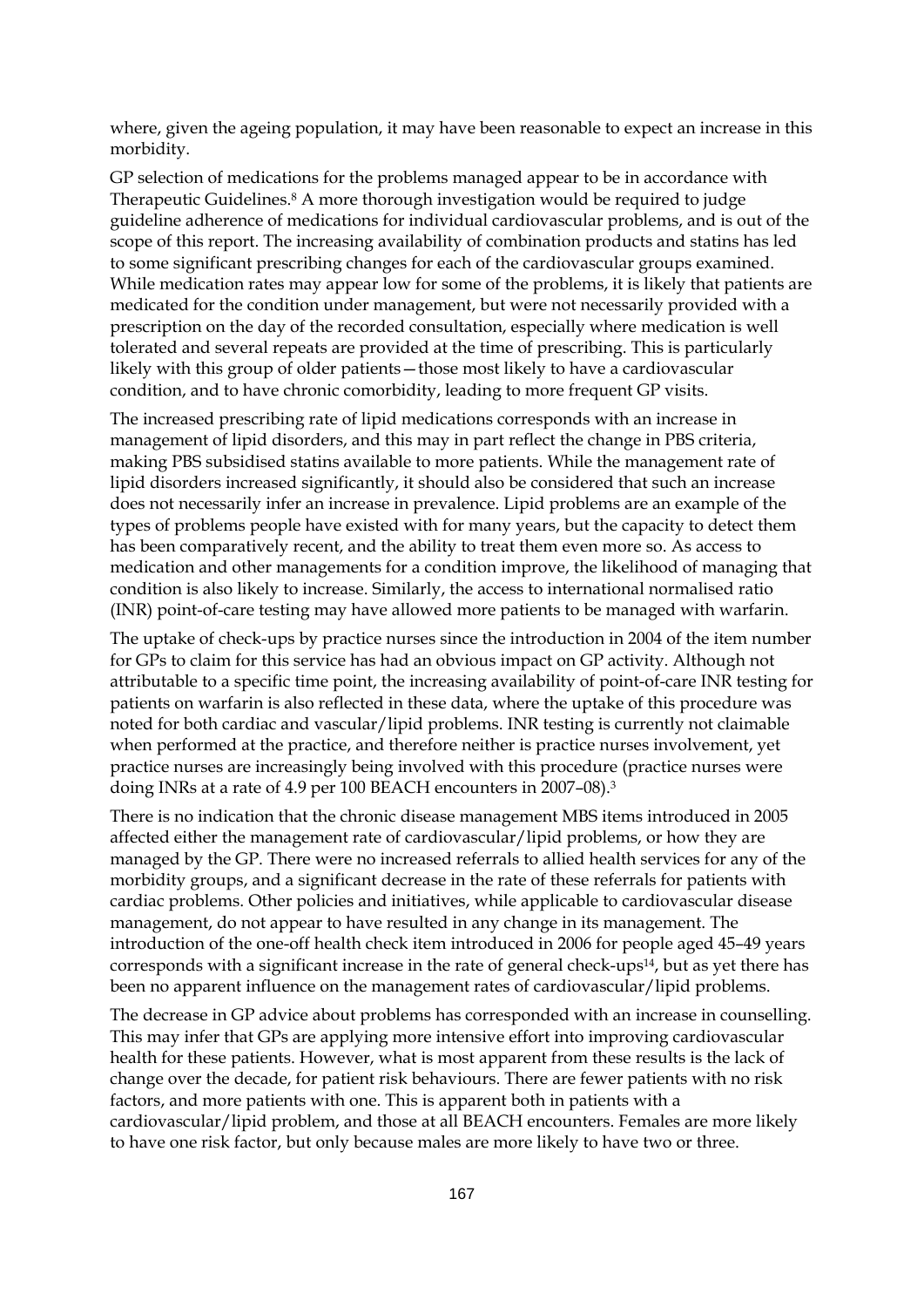On a positive note, there are far fewer patients smoking, but over the 7 years examined, neither sex has altered their drinking behaviour—nearly 30% of males and 20% of females drink alcohol at levels considered at-risk. Clearly, there is an increasing weight problem literally. Considering the chronic nature of the morbidity (often multimorbidity) present in these patients, it would be reasonable to expect a reduction in excess weight. The proportion of both males and females in the normal weight range significantly decreased over this time period, and the corresponding increase was noted in the obese category. For this particular risk factor, women 'outweigh' men.

These results are supportive of the Heart Foundation comment that 'Australians are getting older, heavier and less active, putting themselves at greater risk of cardiovascular disease'.26 The patients in this study already have diagnosed cardiovascular disease, yet are not changing risk behaviours. Initiatives specific to tackling cardiovascular health may be helpful in the long term, but ultimately it is patients' attitude and willingness to involve themselves in their health care that will make a difference.

#### **Suggested chapter citation**

Henderson J & Pan Y 2009. Cardiovascular problems. In: Britt H & Miller GC (eds). General practice in Australia, health priorities and policies 1998 to 2008. General practice series no. 24. Cat. no. GEP 24. Canberra: Australian Institute of Health and Welfare.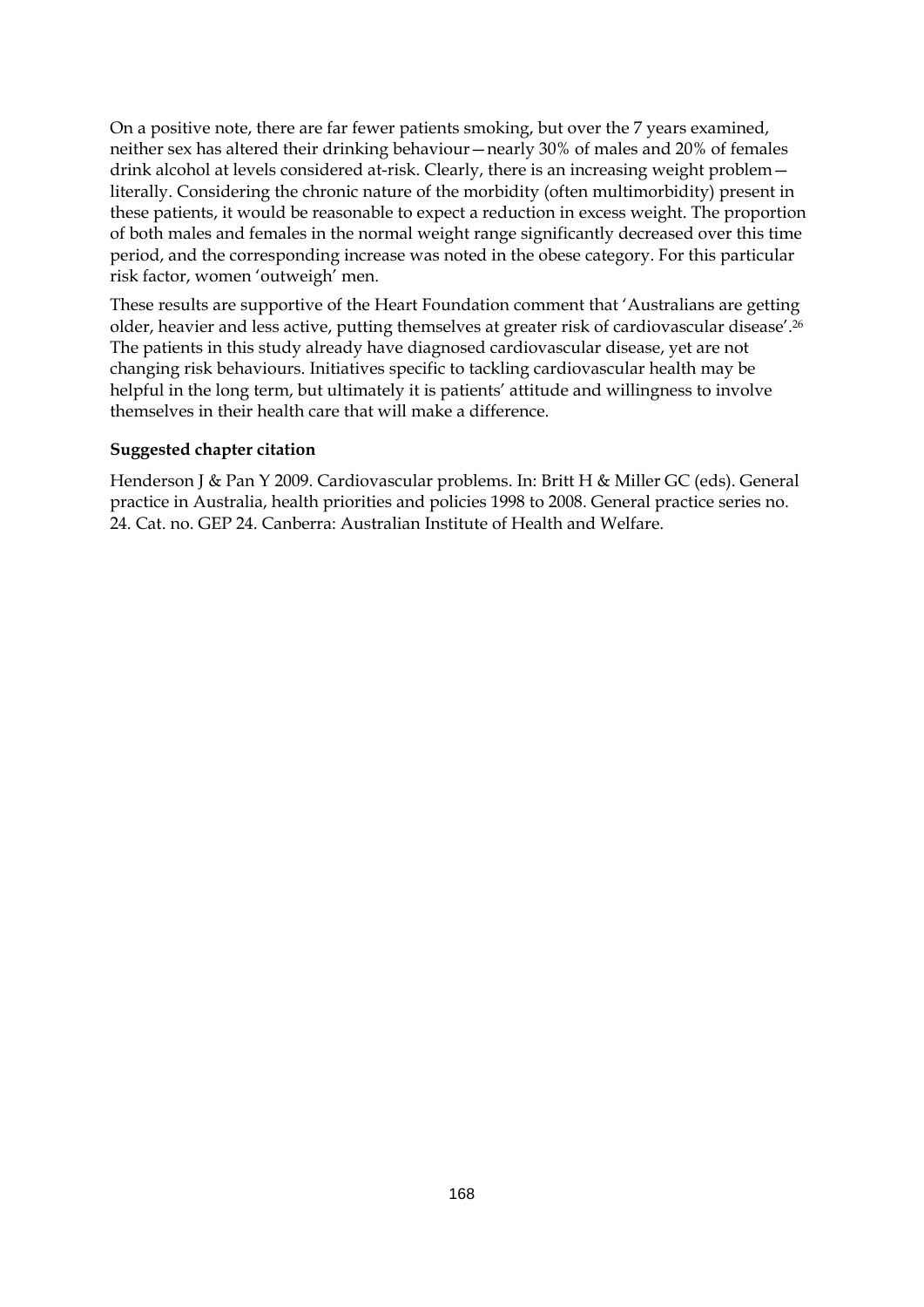## **References**

- 1. Begg S, Vos T, Barker B, Stevenson C, Stanley L, Lopez AD 2007. The burden of disease and injury in Australia 2003. Cat. no. PHE 82. Canberra: Australian Institute of Health and Welfare.
- 2. Australian Bureau of Statistics 2009. National Health Survey: Summary of results, 2007-08. Cat. no. 4364.0. Canberra: ABS.
- 3. Britt H, Miller GC, Charles J, Henderson J, Bayram C, Harrison C et al. 2008. General practice activity in Australia 2007–08. General practice series no. 22. Cat. no. GEP 22. Canberra: Australian Institute of Health and Welfare.
- 4. Barraclough S & Gardner H (eds) 2008. Analysing health policy: A problem-oriented approach. Sydney: Elsevier Australia.
- 5. Australian Institute of Health and Welfare. 2008. Indicators for chronic diseases and their determinants, 2008. Cat. no. PHE 75. Canberra: AIHW.
- 6. Bunker SJ, Colquhoun DM, Esler MD, Hickie IB, Hunt D, Jelinek VM et al. 2003. "Stress" and coronary heart disease: psychosocial risk factors. Med J Aust 178(6): 272–276.
- 7. Australian Institute of Health and Welfare 2005. Living dangerously, Australians with multiple risk factors for cardiovascular disease. Canberra: AIHW.
- 8. Therapeutic Guidelines Ltd 2008. Cardiovascular Guidelines 2008. In: eTG complete [CD-ROM]. Melbourne: Therapeutics Guidelines Ltd.
- 9. Tonkin A, Barter P, Best J, Boyden A, Furler J, Hossack K et al. 2005. National Heart Foundation of Australia and the Cardiac Society of Australia and New Zealand: position statement on lipid management—2005. Heart Lung Circ 14(4):275–291.
- 10. Leeder SR, Colagiuri R, Russell L 2007. Chronic illness prevention and management. Sydney: The University of Sydney and the Australian National University. Viewed 8 December 2008, <http://www.menzieshealthpolicy.edu.au/MCHP\_V3/media/ doc/chronicissue.pdf>
- 11. National Health and Medical Research Council 2008. Health guidelines. Commonwealth of Australia. Viewed 10 December 2008, <http://www.nhmrc.gov.au/guidelines/health\_guidelines.htm>.
- 12. National Health and Medical Research Council 2001. Australian Alcohol Guidelines. Canberra: Commonwealth of Australia. Viewed 10 December 2008, <http://www.nhmrc.gov.au/publications/synopses/\_files/ds9.pdf>.
- 13. National Health and Medical Research Council 2009. Australian Guidelines to reduce health risks from drinking alcohol. Canberra: NHMRC Publications. Viewed 17 March 2009, http://www.nhmrc.gov.au/publications/synopses/\_files/ds10-alcohol.pdf>.
- 14. Britt H, Miller GC, Charles J, Henderson J, Bayram C, Harrison C et al. 2008. General practice activity in Australia 1998–99 to 2007–08: 10 year data tables. General practice series no. 23. Cat. no. GEP 23. Canberra: Australian Institute of Health and Welfare.
- 15. Australian Government Department of Health and Ageing 2007. Cardiovascular Health. Canberra: DoHA. Viewed 2 March 2009, <http://www.health.gov.au/ internet/main/publishing.nsf/Content/pq-cardio-nhpa>.